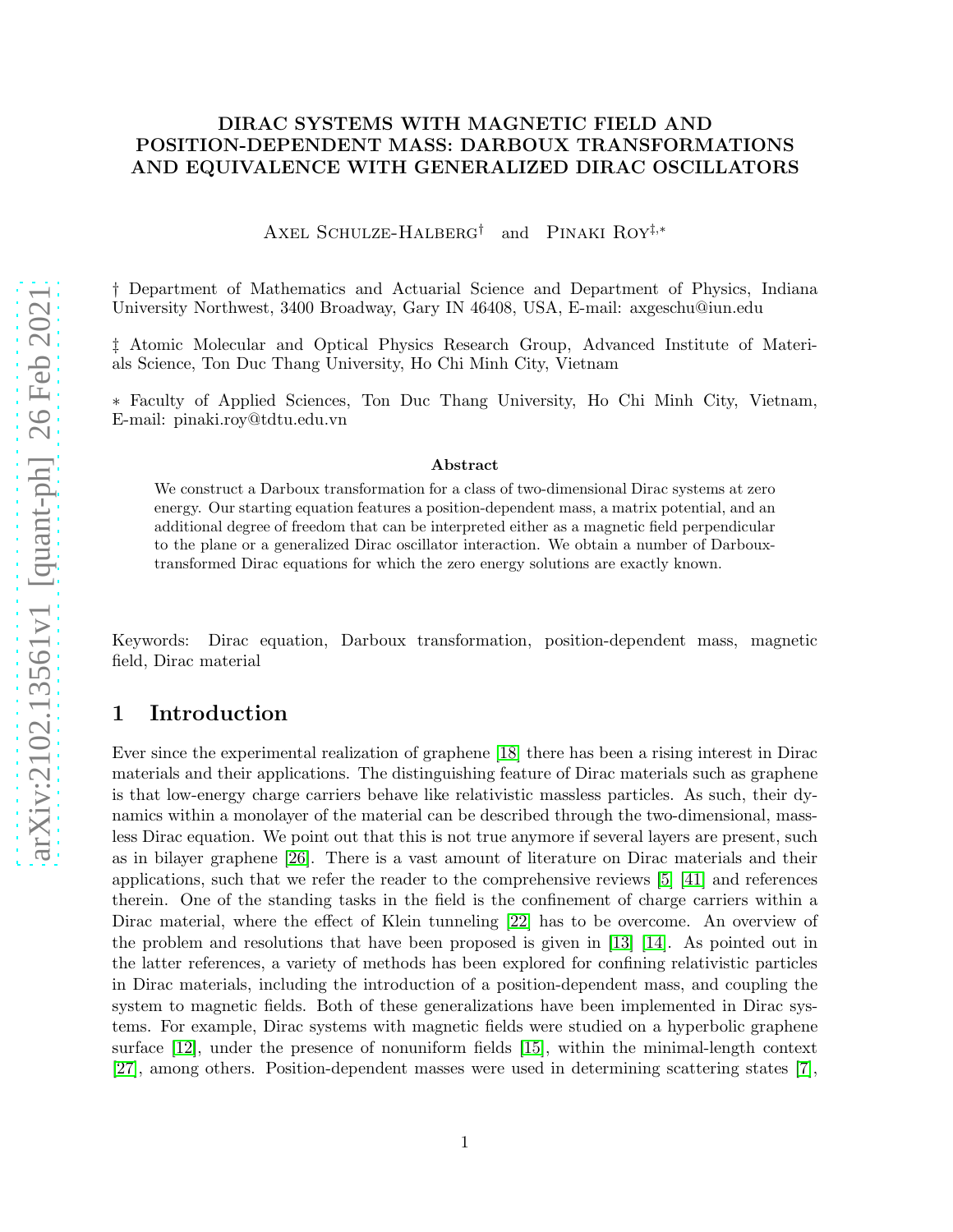systems with spatially variable Fermi velocity [\[32\]](#page-24-3) [\[19\]](#page-23-7) and generalized Dirac oscillators [\[21\]](#page-24-4). Such oscillators, initially introduced as systems linear in momentum and coordinate variables [\[29\]](#page-24-5), are closely related to Dirac models coupled to magnetic fields. Applications include experimental realizations of Dirac oscillators [\[17\]](#page-23-8), their coupling to electric fields [\[23\]](#page-24-6), and within a rotating reference frame [\[39\]](#page-25-1). Interestingly, it has been shown that in  $(2 + 1)$  dimensions the Dirac oscillator is equivalent to a spin  $1/2$  particle in a magnetic field [\[11\]](#page-23-9). Independent of the particular Dirac system that is studied regarding charge carrier confinement, its exactly-solvable particular cases play an important role. One of the most effective methods for finding and generating such rare cases is the Darboux transformation, also frequently known as supersymmetric quantum mechanics (SUSY) or intertwining technique [\[8\]](#page-23-10). While upon introduction it applied to linear, second-order equations only [\[10\]](#page-23-11) [\[30\]](#page-24-7) [\[31\]](#page-24-8), in the meantime the formalism of Darboux transformations has been adapted to a wide variety of systems governed by linear and nonlinear equations, including matrix differential equations like the Dirac equation. Comprehensive reviews of Darboux transformations can be found in [\[20\]](#page-23-12) and [\[25\]](#page-24-9). As far as Dirac systems are concerned, recent applications of the Darboux transformation include the case of magnetic fields, see for example [\[3\]](#page-22-0) [\[6\]](#page-23-13) [\[28\]](#page-24-10). The purpose of the present work is to generate solvable cases of the two-dimensional Dirac equation with position-dependent mass function  $m$  and coupling to a magnetic field and a scalar potential. Effectively, our approach will generate a wide variety of cases, as the system considered here is equivalent to a generalized Dirac oscillator model or to an inhomogeneous magnetic field. From the application point of view, the  $m = 0$  scenario may be used to describe motion of electrons in gapless graphene in the presence of electromagnetic fields while  $m \neq 0$  scenario may used for gapped graphene [\[33\]](#page-24-11) [\[2\]](#page-22-1). Let us now briefly discuss the method we will be using for generating solvable cases of the Dirac model. While the standard Darboux transformation has been extensively applied to the Dirac equation [\[3\]](#page-22-0) [\[6\]](#page-23-13) [\[28\]](#page-24-10) [\[34\]](#page-24-12) [\[38\]](#page-24-13), in the present work we apply a different Darboux transformation that was introduced in [\[40\]](#page-25-2) [\[24\]](#page-24-14) and later reformulated in [\[36\]](#page-24-15). This Darboux transformation applies to a specific type of Schrödinger-like equation that can be obtained by suitably decoupling the Dirac equation. After application of the Darboux transformation we match the resulting Schrödinger-type equation to a form that can be put back into Dirac form. The remainder of this work is organized as follows: section 2 presents a brief review of the Darboux transformation for Schrödinger-type equations we will be using here. In section 3 we construct the generalization of the Darboux transformation to our Dirac scenario, while section 4 is devoted to examples. In section [5](#page-17-0) we shall consider the same system as in earlier sections except that matrix scalar potentials will be considered. Finally, section [6](#page-22-2) is devoted to a conclusion.

### 2 Preliminaries

Let us first summarize results from  $[36]$ . The starting point is the following pair of Schrödingertype equations

<span id="page-1-0"></span>
$$
\psi_0''(x) - \left[\epsilon^2 + \epsilon X_0(x) + Y_0(x)\right] \psi_0(x) = 0 \tag{1}
$$

$$
\psi_n''(x) - \left[\epsilon^2 + \epsilon X_n(x) + Y_n(x)\right] \psi_n(x) = 0, \tag{2}
$$

where the prime denotes differentiation,  $\epsilon$  is a real-valued constant, the functions  $X_j$ ,  $Y_j$ ,  $j = 0, n$ , are sufficiently smooth and independent of  $\epsilon$ , and  $\psi_0$ ,  $\psi_n$  represent the respective solutions for a natural number  $n$ . In resemblance to the conventional Schrödinger equation we will refer to  $\epsilon$  as energy and to  $X_j$ ,  $Y_j$ ,  $j = 0, n$ , as potential terms. We will now define a Darboux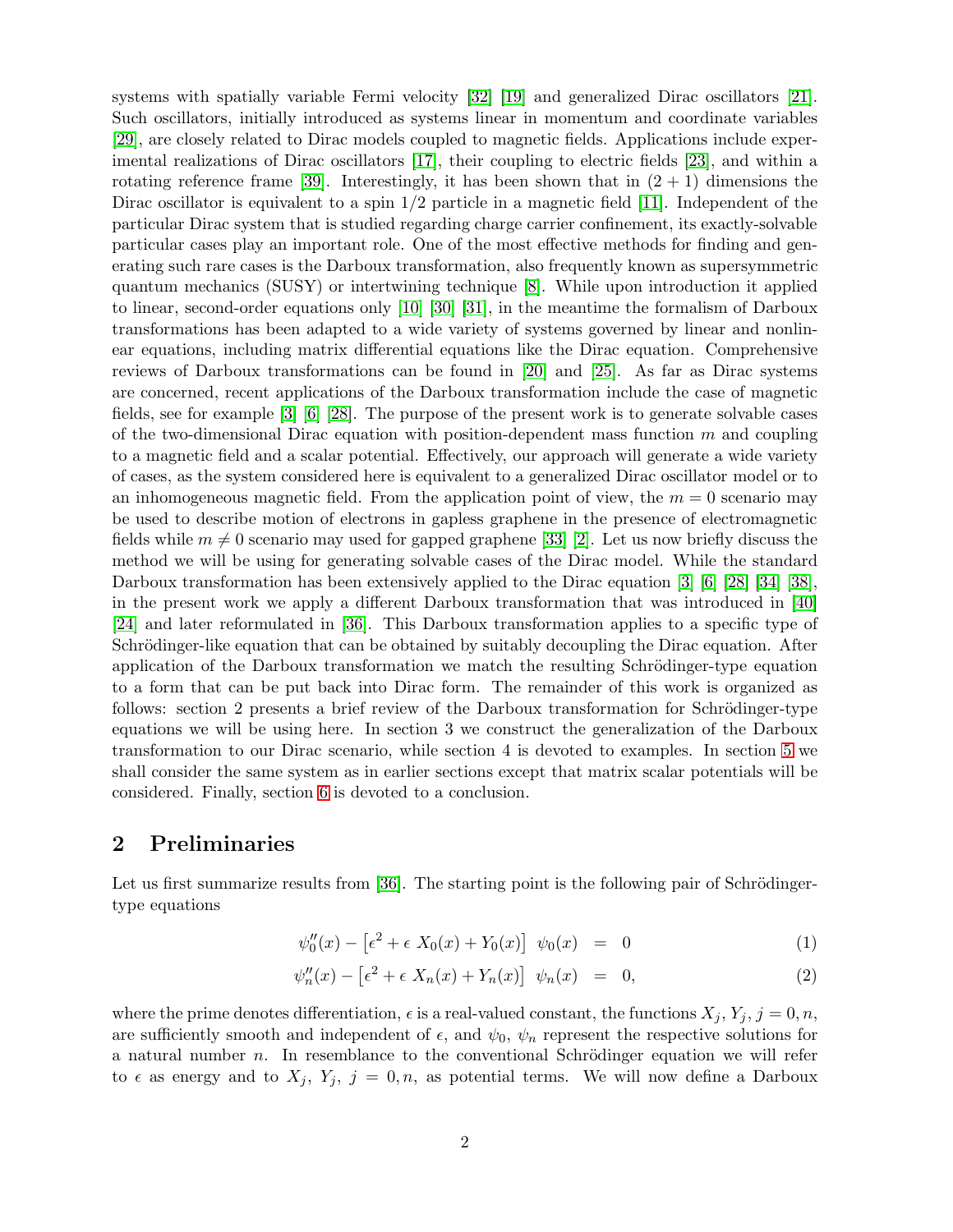transformation that interrelates the two equations [\(1\)](#page-1-0) and [\(2\)](#page-1-0). To this end, we define functions  $v_j, j = 0, ..., n-1$ , through

<span id="page-2-3"></span>
$$
v_j(x) = \exp\left[ (\epsilon - \lambda_j) \ x \right] h_j(x), \quad j = 0, ..., n - 1,
$$
\n(3)

where  $h_j$ ,  $j = 0, ..., n-1$ , are solutions of the initial equation [\(1\)](#page-1-0) at energies  $\lambda_j$ ,  $j = 0, ..., n-1$ , respectively, such that the constants  $\lambda_0, \lambda_1, ..., \lambda_{n-1}$ ,  $\epsilon$  are pairwise different. The solutions  $h_j$ ,  $j = 0, ..., n - 1$ , are called transformation functions. We are now ready to define our n-th order Darboux transformation. This transformation  $\psi_n$  of the solution  $\psi_0$  to [\(1\)](#page-1-0) is given by

<span id="page-2-0"></span>
$$
\psi_n(x) = \frac{W_{v_{n-1}, \psi_0}(x)}{\sqrt{\hat{W}_{v_{n-1}}(x) W_{v_{n-1}}(x)}}.
$$
\n(4)

Here, the quantities  $W_{v_{n-1}}$  and  $W_{n-1,\psi_0}$  stand for the Wronskians of  $v_0, ..., v_{n-1}$  and of  $v_0, ..., v_{n-1}, \psi_0$ , respectively. Furthermore,  $\hat{W}_{v_{n-1}}$  is given by

$$
\hat{W}_{v_{n-1}}(x) = (-2)^n \frac{1}{G(x)} W_{v_0, \dots, v_{n-1}, F}(x), \quad \text{where } G(x) = \exp\left[\frac{1}{2} \int^x V_0(t) + 2 \epsilon \, dt\right].
$$
 (5)

The function  $\psi_n$  solves our transformed Schrödinger-type equation [\(2\)](#page-1-0) if the potential terms meet the following constraints

<span id="page-2-1"></span>
$$
X_n(x) = X_0(x) + \frac{d}{dx} \log \left[ \frac{\hat{W}_{v_{n-1}}(x)}{W_{v_{n-1}}(x)} \right]
$$
(6)

$$
Y_n(x) = Y_0(x) - \frac{n}{2} X'_0(x) + \frac{X_0(x)}{2} \left\{ \frac{d}{dx} \log \left[ \frac{\hat{W}_{v_{n-1}}(x)}{W_{v_{n-1}}(x)} \right] \right\} + \frac{3 \left[ \hat{W}'_{v_{n-1}}(x) \right]^2}{4 \hat{W}_{v_{n-1}}(x)^2} + \frac{3 \left[ W'_{v_{n-1}}(x) \right]^2}{4 \hat{W}_{v_{n-1}}(x)^2} - \frac{\hat{W}'_{v_{n-1}}(x) W'_{v_{n-1}}(x)}{2 \hat{W}_{v_{n-1}}(x) W_{v_{n-1}}(x)} - \frac{\hat{W}''_{v_{n-1}}(x)}{2 \hat{W}_{v_{n-1}}(x)} - \frac{W''_{v_{n-1}}(x)}{2 \hat{W}_{v_{n-1}}(x)}.
$$
 (7)

In summary, the quantities  $(4)$ ,  $(6)$ , and  $(7)$  determine the interrelations between the initial  $(1)$ and the transformed Schrödinger-type equation  $(2)$  and their corresponding solutions.

### 3 Darboux transformations for the Dirac equation

The purpose of this section is to construct a Darboux transformation for the two-dimensional Dirac equation at zero energy. The principal idea used for our construction is to connect an initial and transformed Dirac equation with Schrödinger-type counterparts of the form  $(1)$  and [\(2\)](#page-1-0), respectively.

Decoupling the initial Dirac equation. We start out from the initial Dirac equation in the form

<span id="page-2-2"></span>
$$
\{\sigma_x \left[ p_x - i \ \sigma_z \ f(x) \right] + \sigma_y \ p_y + \sigma_z \ m(x) + V(x) \ I_2 \} \ \Psi(x, y) = 0, \tag{8}
$$

where  $\sigma_x$ ,  $\sigma_y$ ,  $\sigma_z$  are the usual Pauli matrices,  $p_x$ ,  $p_y$  denotes the momentum operators, and  $\Psi$  is the two-component solution. Furthermore, f can be interpreted as a generalized oscillator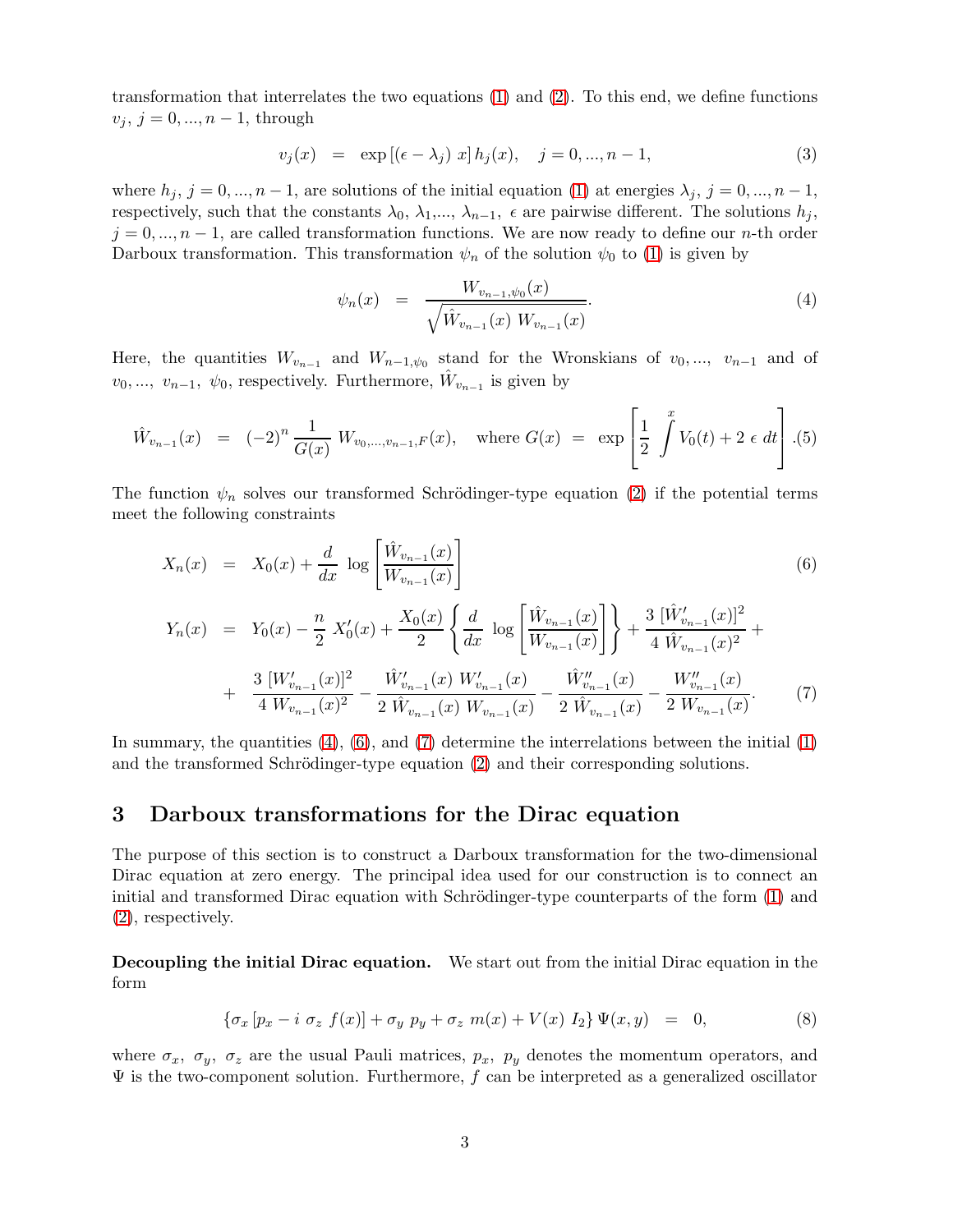term,  $m$  denotes the position-dependent mass, and  $V$   $I_2$  represents a scalar potential function V multiplied by the  $2 \times 2$  identity matrix. It is interesting to note that equation [\(8\)](#page-2-2) may also be written as

<span id="page-3-0"></span>
$$
\{\sigma_x \ p_x + \sigma_y \ [p_y - f(x)] + \sigma_z \ m(x) + V(x) \ I_2\} \Psi(x, y) = 0. \tag{9}
$$

In this form, our Dirac equation describes a particle that is subjected to a magnetic field [\[11\]](#page-23-9): our function  $f$  can be interpreted as a component of the vector potential  $A$ , given by

$$
A(x) = (0, -f(x), 0)^T.
$$

Consequently, the associated magnetic field B is obtained by applying the curl. This yields

<span id="page-3-7"></span>
$$
B(x) = (0, 0, -f'(x))^T.
$$
 (10)

For the following it does not make any difference if we consider our Dirac equation in the form  $(8)$  or  $(9)$ , as the only difference between the two forms is the interpretation of the function f. As an example let us mention that the massless case  $m = 0$  of our second form [\(9\)](#page-3-0) describes a quasiparticle in graphene subjected to an inhomogeneous magnetic field perpendicular to the graphene sheet. Next, upon inserting the momentum operators and collecting terms, our equation [\(8\)](#page-2-2) can be written as follows

<span id="page-3-2"></span>
$$
-i \frac{\partial \Psi(x,y)}{\partial x} - i \frac{\partial \Psi(x,y)}{\partial y} + \begin{pmatrix} m(x) + V(x) & i \ f(x) \\ -i \ f(x) & -m(x) + V(x) \end{pmatrix} \Psi(x,y) = 0. \tag{11}
$$

Next, noting that the motion in y−direction is free, we introduce the solution components by setting

<span id="page-3-1"></span>
$$
\Psi(x,y) = \exp(i k_y y) \begin{pmatrix} \Psi_1(x) \\ \Psi_2(x) \end{pmatrix}, \qquad (12)
$$

where the real-valued constant  $k_y$  denotes the momentum in the y-direction. Upon implementing [\(12\)](#page-3-1) in our Dirac equation [\(11\)](#page-3-2), the spinor components can be shown to follow the following pair of coupled equations

<span id="page-3-3"></span>
$$
-i \Psi_2'(x) + [-i k_y + i f(x)] \Psi_2(x) + [m(x) + V(x)] \Psi_1(x) = 0,
$$
\n(13)

$$
-i \Psi_1'(x) + [i k_y - i f(x)] \Psi_1(x) + [-m(x) + V(x)] \Psi_2(x) = 0.
$$
 (14)

In order to decouple this system, we solve the second equation with respect to  $\Psi_2$ . This gives

<span id="page-3-5"></span>
$$
\Psi_2(x) = \frac{\left[i \ f(x) - i \ k_y\right] \ \Psi_1(x) + i \ \Psi'_1(x)}{V(x) - m(x)}.
$$
\n(15)

We substitute this setting into the first equation [\(13\)](#page-3-3), along with the definition

<span id="page-3-6"></span>
$$
\Psi_1(x) = \sqrt{m(x) - V(x)} \psi_0(x), \tag{16}
$$

introducing a function  $\psi_0$ . This renders our equation [\(13\)](#page-3-3) in the following form

<span id="page-3-4"></span>
$$
\psi_0''(x) - \left[k_y^2 + k_y X_0(x) + Y_0(x)\right] \psi_0(x) = 0, \tag{17}
$$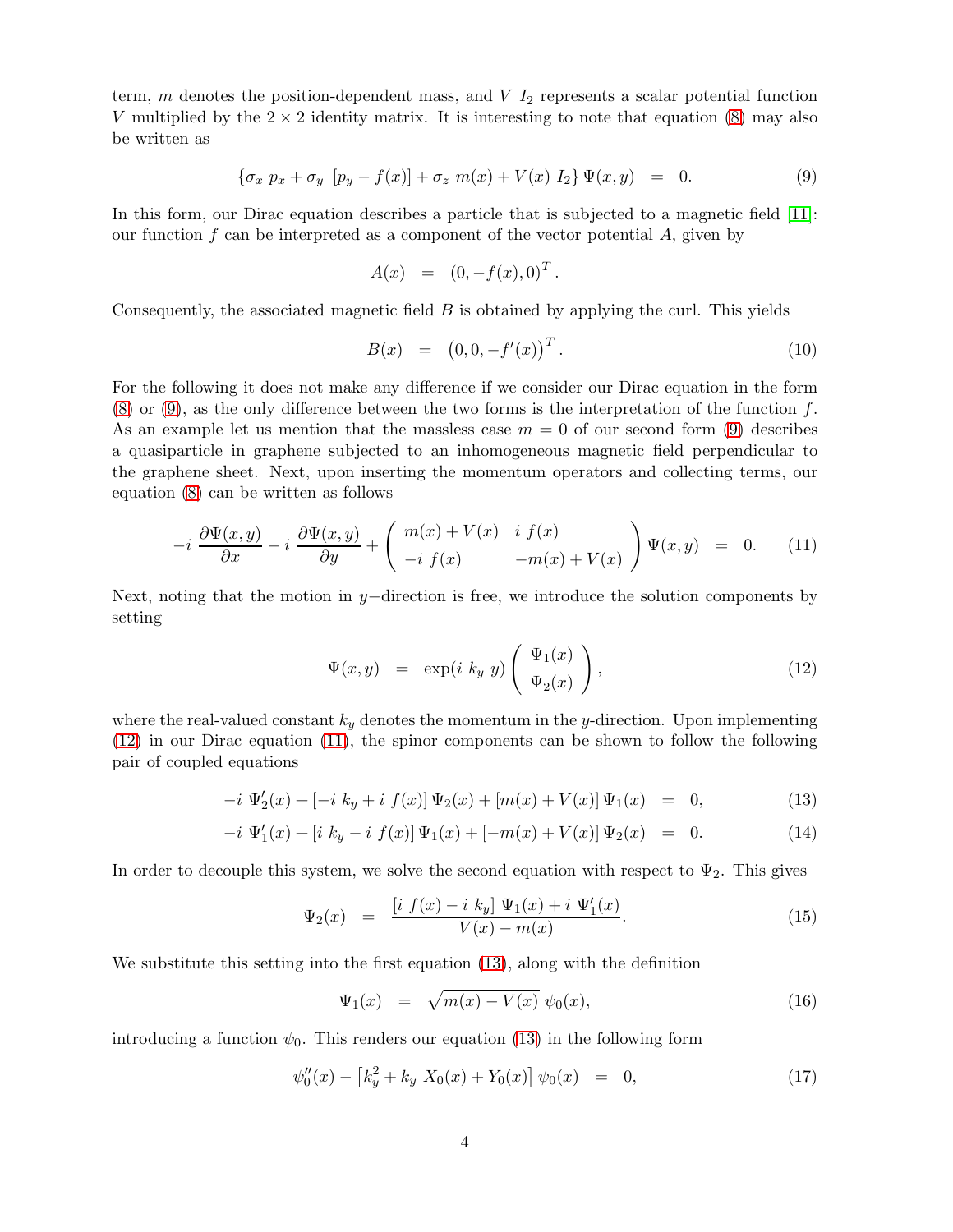where the functions  $X_0$  and  $Y_0$  are given by

<span id="page-4-1"></span>
$$
X_0(x) = -2 f(x) - \frac{m'(x) - V'(x)}{m(x) - V(x)}
$$
(18)  
\n
$$
Y_0(x) = \frac{1}{4 [m(x) - V(x)]^2} \left\{ 4 f(x)^2 [m(x) - V(x)]^2 + 4 f(x) [m(x) - V(x)] \times \right.
$$
  
\n
$$
\times [m'(x) - V'(x)] + 3 [m'(x) - V'(x)]^2 + 2 [m(x) - V(x)] \left\{ 2 [m(x) - V(x)] \times \right.
$$
  
\n
$$
\times [m(x)^2 - V(x)^2 - f'(x)] - m''(x) + V''(x) \left\} \right\}.
$$
(19)

We observe that the form of our equation [\(17\)](#page-3-4) matches its general counterpart [\(1\)](#page-1-0) if we identify the parameters  $\epsilon$  and  $k_y$ .

The transformed Dirac system. As a consequence of the matching we just completed, our Darboux transformation becomes applicable to  $(17)$ . While the transformed solution  $(4)$  and its associated potential terms  $(6)$ ,  $(7)$  can be calculated in a straightforward manner, the remaining task is to use the latter results in order to set up a transformed Dirac equation of the type [\(8\)](#page-2-2). More precisely, this transformed Dirac equation reads

<span id="page-4-0"></span>
$$
\left\{\sigma_x \left[p_x - i \ \sigma_z \ \hat{f}(x)\right] + \sigma_y \ p_y + \sigma_z \ \hat{m}(x) + \hat{V}(x) \ I_2\right\} \hat{\Psi}(x, y) = 0, \tag{20}
$$

where we must determine its transformed solution  $\hat{\Psi}$ , the term  $\hat{f}$ , the position-dependent mass  $\hat{m}$ , and the scalar potential function  $\hat{V}$ , multiplied by the 2 × 2 identity matrix. As in the case of our initial Dirac equation, we can rewrite its transformed counterpart [\(20\)](#page-4-0) in the form

<span id="page-4-3"></span>
$$
\left\{\sigma_x p_x + \sigma_y \left[p_y - \hat{f}(x)\right] + \sigma_z \hat{m}(x) + \hat{V}(x) I_2\right\} \hat{\Psi}(x, y) = 0, \tag{21}
$$

which we understand to describe a system coupled to a magnetic field that is given by

<span id="page-4-4"></span>
$$
\hat{B}(x) = \left(0, 0, -\hat{f}'(x)\right)^T.
$$
\n(22)

Next, we will first find the latter three quantities, and afterwards construct the associated transformed Dirac solution. After applying the Darboux transformation [\(4\)](#page-2-0) to equation [\(17\)](#page-3-4), we obtain a transformed equation of the form [\(2\)](#page-1-0), that is

$$
\psi_n''(x) - \left[k_y^2 + k_y X_n(x) + Y_n(x)\right] \psi_n(x) = 0,
$$
\n(23)

recall that  $k_y$  replaces the parameter  $\epsilon$  in [\(2\)](#page-1-0). The potential terms  $X_n$  and  $Y_n$  are given by [\(6\)](#page-2-1) and [\(7\)](#page-2-1), respectively, where  $X_0$ ,  $Y_0$  can be found in [\(18\)](#page-4-1), [\(19\)](#page-4-1). Hence, in the case of  $X_n$  we have the following explicit form

$$
X_n(x) = -2 f(x) - \frac{m'(x) - V'(x)}{m(x) - V(x)} + \frac{d}{dx} \log \left[ \frac{\hat{W}_{v_{n-1}}(x)}{W_{v_{n-1}}(x)} \right].
$$
 (24)

It is now important to understand that this expression must be cast in a shape resembling [\(18\)](#page-4-1), such that it can be linked to our transformed Dirac scenario. This yields the condition

<span id="page-4-2"></span>
$$
-2 f(x) - \frac{m'(x) - V'(x)}{m(x) - V(x)} + \frac{d}{dx} \log \left[ \frac{\hat{W}_{v_{n-1}}(x)}{W_{v_{n-1}}(x)} \right] = -2 \hat{f}(x) - \frac{\hat{m}'(x) - \hat{V}'(x)}{\hat{m}(x) - \hat{V}(x)}.
$$
 (25)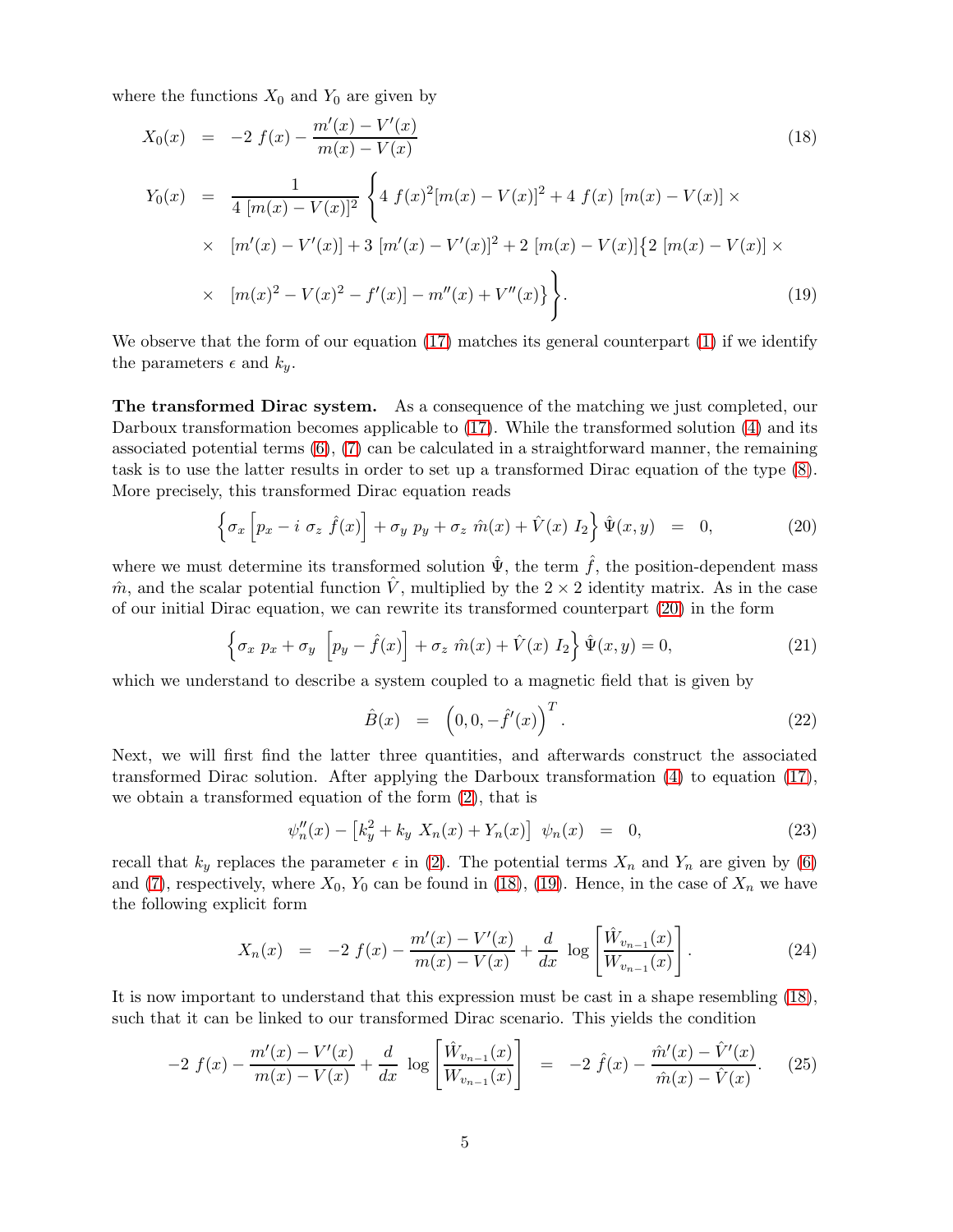The same type of condition must hold for the second potential term  $Y_n$ . However, since the explicit form of this condition is very long, as it involves [\(7\)](#page-2-1) and [\(19\)](#page-4-1), we omit to state it here. Instead, we give it in abbreviated form as

<span id="page-5-0"></span>
$$
Y_n(x) = Y_0(x)_{|f \to \hat{f}, m \to \hat{m}, V \to \hat{V}}, \tag{26}
$$

The system of equations [\(25\)](#page-4-2), [\(26\)](#page-5-0) determines the above mentioned quantities that make up the transformed Dirac equation [\(20\)](#page-4-0): the term f, position-dependent mass  $\hat{m}$ , and scalar potential  $\hat{V}$ . We proceed by solving [\(25\)](#page-4-2) with respect to the transformed term  $\hat{f}$ . We obtain

<span id="page-5-1"></span>
$$
\hat{f}(x) = 2 f(x) + \frac{m'(x) - V'(x)}{m(x) - V(x)} - \frac{\hat{m}'(x) - \hat{V}'(x)}{\hat{m}(x) - \hat{V}(x)} - \frac{d}{dx} \log \left[ \frac{\hat{W}_{v_{n-1}}(x)}{W_{v_{n-1}}(x)} \right]
$$
\n
$$
= 2 f(x) + \frac{d}{dx} \log \left\{ \frac{[m(x) - V(x)] W_{v_{n-1}}(x)}{[\hat{m}(x) - \hat{V}(x)] \hat{W}_{v_{n-1}}(x)} \right\}.
$$
\n(27)

Note that we could have also solved [\(25\)](#page-4-2) with respect to the mass or the potential, but this would have lead to an unsolvable second condition. For this reason, we go with our function [\(27\)](#page-5-1). Substitution into the second condition [\(26\)](#page-5-0) and solving for the transformed scalar potential gives

<span id="page-5-2"></span>
$$
\hat{V}(x) = \delta \left\{ \frac{1}{4 \left[ m(x) - V(x) \right]} \left[ \hat{m}(x)^2 + \frac{\Delta X_n'(x)}{2} + \frac{\Delta X_n(x) V'(x)}{2 \left[ m(x) - V(x) \right]} - m(x)^2 + V(x)^2 - \right. \right. \\ \left. - -f(x) \Delta X_n(x) + \frac{\Delta X_n(x)^2}{4} - \Delta Y_n(x) - \frac{\Delta X_n(x) m'(x)}{2 \left[ m(x) - V(x) \right]} \right\}^{\frac{1}{2}}, \tag{28}
$$

where  $\delta = \pm 1$ . For the sake of brevity we used the abbreviations

<span id="page-5-5"></span>
$$
\Delta X_n(x) = X_n(x) - X_0(x) \qquad \Delta Y_n(x) = Y_n(x) - Y_0(x), \qquad (29)
$$

recall that the quantities involved here are defined in [\(6\)](#page-2-1) and [\(7\)](#page-2-1), respectively. Thus, we have now solved our system [\(25\)](#page-4-2), [\(26\)](#page-5-0) by determining the transformed function [\(27\)](#page-5-1) and the transformed scalar potential [\(28\)](#page-5-2). Note that the transformed position-dependent mass remains undetermined and can be set arbitrarily. It is important to point out that the transformed mass can always be chosen as zero, such that our transformed Dirac equation becomes massless. As mentioned above, this scenario particularly applies to charge carrier transport in Dirac materials like graphene.

The transformed Dirac solutions. It now remains to construct the solution of our transformed Dirac equation [\(20\)](#page-4-0), which we will do in a way similar to its initial counterpart [\(12\)](#page-3-1). We define the transformed solution in two-component form as

<span id="page-5-3"></span>
$$
\hat{\Psi}(x,y) = \exp(i k_y y) \begin{pmatrix} \hat{\Psi}_1(x) \\ \hat{\Psi}_2(x) \end{pmatrix} . \tag{30}
$$

The component functions of this solution are interrelated by

<span id="page-5-4"></span>
$$
\hat{\Psi}_2(x) = \frac{\left[i \hat{f}(x) - i k_y\right] \hat{\Psi}_1(x) + i \hat{\Psi}_1'(x)}{\hat{V}(x) - \hat{m}(x)},\tag{31}
$$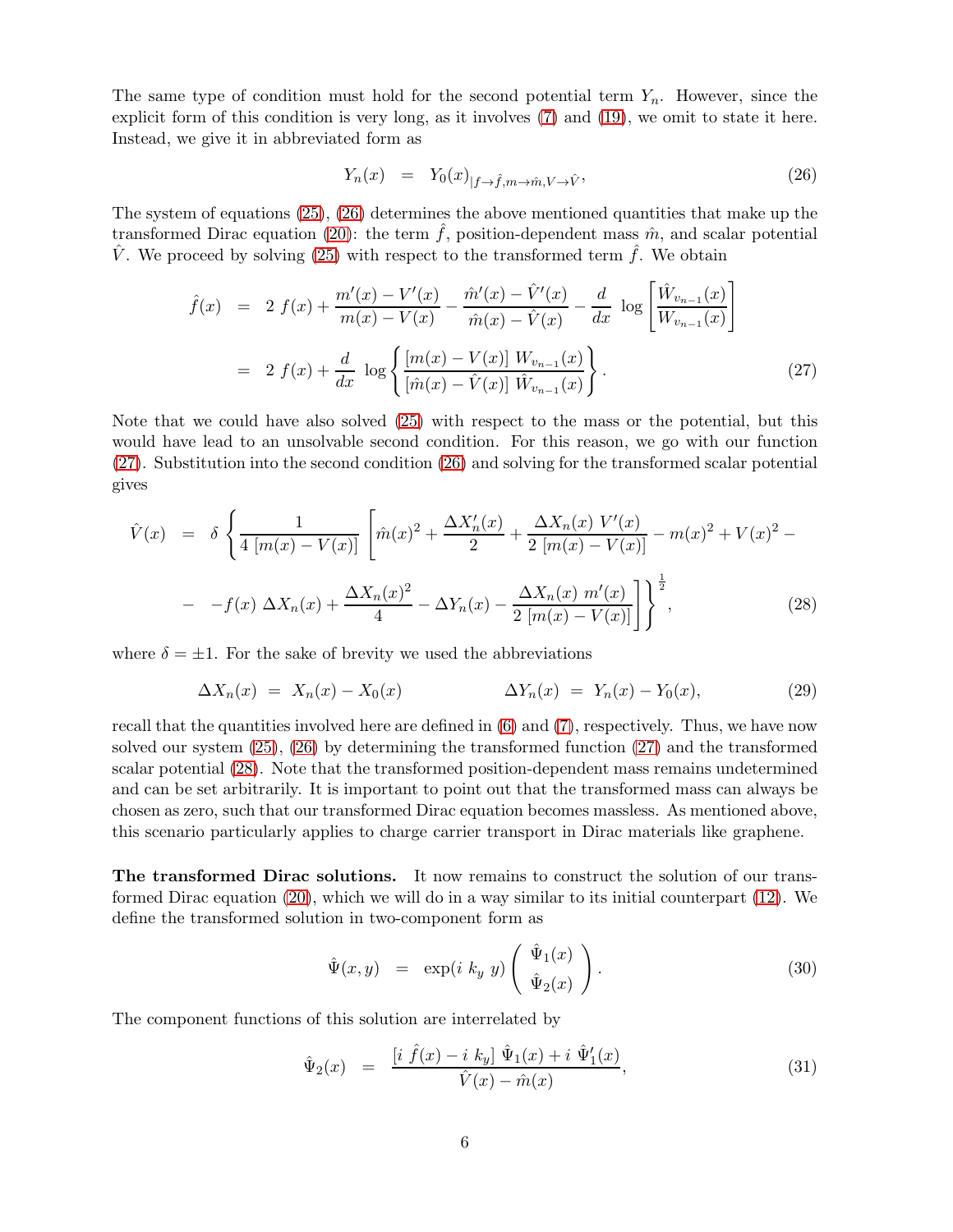note that this relation is in agreement with [\(15\)](#page-3-5). It remains to determine the first component in [\(30\)](#page-5-3). To this end, let us compare the present case with the initial scenario, where the first component  $\Psi_1$  of the Dirac solution [\(12\)](#page-3-1) is linked to a solution  $\psi_0$  of the Schrödinger equation [\(17\)](#page-3-4) by means of [\(16\)](#page-3-6). This means that in the transformed scenario, the first solution component  $\hat{\Psi}_1$  is related to the transformed Schrödinger solution  $\psi_n$  as

<span id="page-6-0"></span>
$$
\hat{\Psi}_1(x) = \sqrt{\hat{m}(x) - \hat{V}(x)} \psi_n(x), \qquad (32)
$$

recall that  $\hat{V}$  is given in [\(28\)](#page-5-2) and  $\hat{m}$  is arbitrary. Next, we observe that the function  $\psi_n$  entering in  $(32)$  is a solution of the transformed Schrödinger equation  $(2)$ . As such, it can be written using the Darboux transformation [\(4\)](#page-2-0). This renders [\(32\)](#page-6-0) in the form

<span id="page-6-3"></span>
$$
\hat{\Psi}_1(x) = \sqrt{\hat{m}(x) - \hat{V}(x)} \frac{W_{v_{n-1}, \psi_0}(x)}{\sqrt{\hat{W}_{v_{n-1}}(x) W_{v_{n-1}}(x)}}.
$$
\n(33)

Let us now establish the connection between the functions  $v_j$ ,  $j = 0, ..., n-1$  and our transformed Dirac equation [\(20\)](#page-4-0). To this end, we take into account the definition [\(3\)](#page-2-3) that introduces solutions  $h_j$ ,  $j = 0, ..., n - 1$ , of our initial Schrödinger equation [\(17\)](#page-3-4). Upon using the same relation as in  $(16)$ , we find

$$
v_j(x) = \exp\left[(k_y - \lambda_j) \, x\right] \sqrt{\frac{1}{m(x) - V(x)}} \, \chi_j(x), \quad j = 0, ..., n-1,
$$
 (34)

where  $\chi_j$  is the first component of a solution to our transformed Dirac equation [\(20\)](#page-4-0) for  $k_y = \lambda_j$ ,  $j = 0, \ldots, n-1$ . The associated second component can be found through the same transformation as used in  $(15)$ .

## 4 Applications

We will now present several applications for the Darboux transformation that was constructed in the previous section. While our construction's starting point is the initial Dirac equation [\(8\)](#page-2-2), from a practical point of view it is typically more efficient to use our Schrödinger-type equation [\(17\)](#page-3-4) instead. The reason is that solutions of the latter equation can be found much more easily than of its Dirac counterpart. Once a solution to [\(17\)](#page-3-4) is known, solutions, potentials, and terms for both our initial and transformed Dirac equation can be generated. We will follow this procedure in our subsequent examples. Due to the importance of the initial Schrödinger-type equation [\(17\)](#page-3-4) for the Darboux transformation we will now mention a particular simplification that arises when parameters are chosen suitably. The principal idea of this parameter choice is to remove the term proportional to  $k_y$ , that is, we impose the condition  $X_0 = 0$  in [\(18\)](#page-4-1). This condition can be fulfilled by choosing the term as

<span id="page-6-2"></span>
$$
f(x) = \frac{V'(x) - m'(x)}{2 [m(x) - V(x)]}.
$$
\n(35)

Upon substituting this into our equation [\(17\)](#page-3-4), the remaining potential term [\(19\)](#page-4-1) simplifies. We obtain

<span id="page-6-1"></span>
$$
\psi_0''(x) + \left[ -k_y^2 + V(x)^2 - m(x)^2 \right] \psi_0(x) = 0. \tag{36}
$$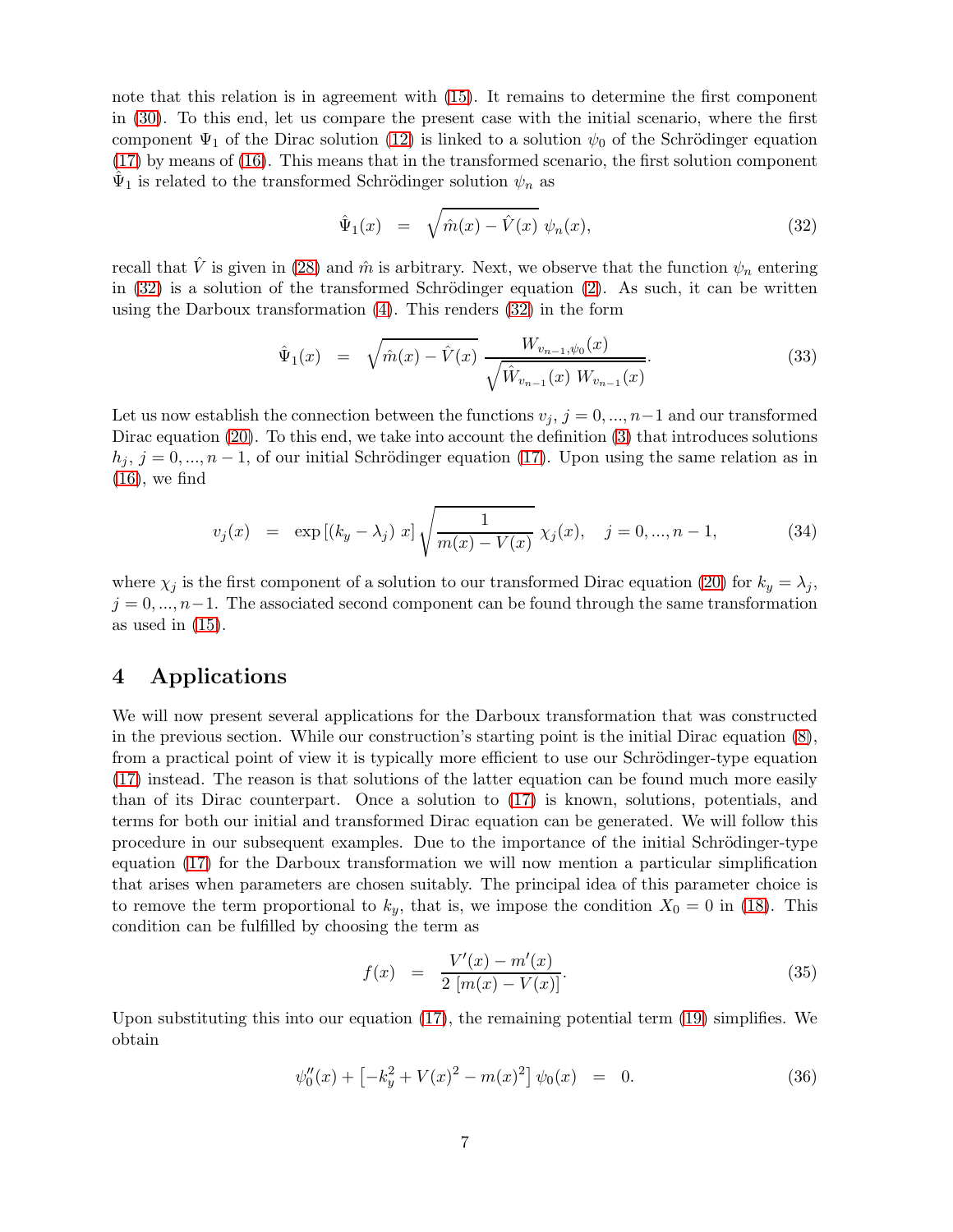This equation can be interpreted as a conventional Schrödinger equation with energy  $-k_y^2$  and potential  $m^2 - V^2$ . Hence, we can choose the initial mass m and potential V in order to obtain a solvable Schrödinger equation  $(36)$ . The only parameter restriction is that the energy must be negative. This is so because the parameter  $k_y$  must be real-valued due to our definition [\(12\)](#page-3-1) of the Dirac solution. Let us also point out that the term  $(35)$  is determined once the mass m and the potential V have been chosen.

#### 4.1 First application

Let us consider our initial Dirac equation [\(8\)](#page-2-2) or, equivalently, the form [\(9\)](#page-3-0) for the following parameter settings

<span id="page-7-0"></span>
$$
f(x) = \frac{1}{2} \tanh(x) \qquad V(x) = \sqrt{30} \sech(x) \qquad m(x) = 0. \tag{37}
$$

Note that the factor  $\sqrt{30}$  in the potential was chosen in order to obtain a certain amount of bound-state solutions to our Dirac equation, as will be demonstrated below. Observe further that the settings [\(37\)](#page-7-0) render [\(8\)](#page-2-2) in massless form, such that it applies to Dirac materials like graphene. The functions from  $(37)$  are shown in the right part of figure [1.](#page-8-0) While V stands for the scalar potential, the function f can either denote a generalized oscillator term according to [\(8\)](#page-2-2) or it can represent a magnetic field within [\(9\)](#page-3-0) that is found by means of [\(10\)](#page-3-7) as

<span id="page-7-5"></span>
$$
B(x) = \left(0, 0, -\frac{1}{2} \operatorname{sech}(x)^2\right)^T.
$$
 (38)

Hence, the last component of the magnetic field has the shape of a pulse. We substitute our settings into the Schrödinger equation  $(17)$  that after simplification takes the form

<span id="page-7-1"></span>
$$
\psi_0''(x) - \left[k_y^2 - 30 \text{ sech}(x)^2\right] \psi_0(x) = 0. \tag{39}
$$

We observe here that the term proportional to  $k_y$  has vanished. This is so because our choice of parameters in [\(37\)](#page-7-0) satisfies [\(35\)](#page-6-2). The general solution of equation [\(39\)](#page-7-1) can be written as

<span id="page-7-2"></span>
$$
\psi_{\text{gen}}(x) = c_1 \ P_5^{k_y} \left[ \tanh(x) \right] + c_2 \ Q_5^{k_y} \left[ \tanh(x) \right],\tag{40}
$$

where  $P$  and  $Q$  stand for the associated Legendre function of the first and second kind, respectively [\[1\]](#page-22-3). In order to simplify calculations and to extract bound-state solutions, we will consider the following particular solution of equation [\(39\)](#page-7-1), obtained from the general case [\(40\)](#page-7-2) by setting  $c_1 = 1$  and  $c_2 = 0$ 

<span id="page-7-3"></span>
$$
\psi_0(x) = P_5^{k_y} \left[ \tanh(x) \right],\tag{41}
$$

The function [\(41\)](#page-7-3) enables us to find a solution to our initial Dirac equation [\(8\)](#page-2-2) with the settings [\(37\)](#page-7-0). Upon substitution of [\(41\)](#page-7-3) into [\(16\)](#page-3-6) and [\(15\)](#page-3-5), we obtain the component functions of the solution [\(12\)](#page-3-1) as follows

<span id="page-7-4"></span>
$$
\Psi_1(x) = \sqrt{\text{sech}(x)} P_5^{k_y} [\tanh(x)]
$$
\n
$$
\Psi_2(x) = i \sqrt{30} \sqrt{\text{sech}(x)} \times
$$
\n
$$
\times \left\{ (k_y - 6) \cosh(x) P_6^{k_y} [\tanh(x)] + [6 \sinh(x) - k_y \cosh(x)] P_5^{k_y} [\tanh(x)] \right\}.
$$
\n(43)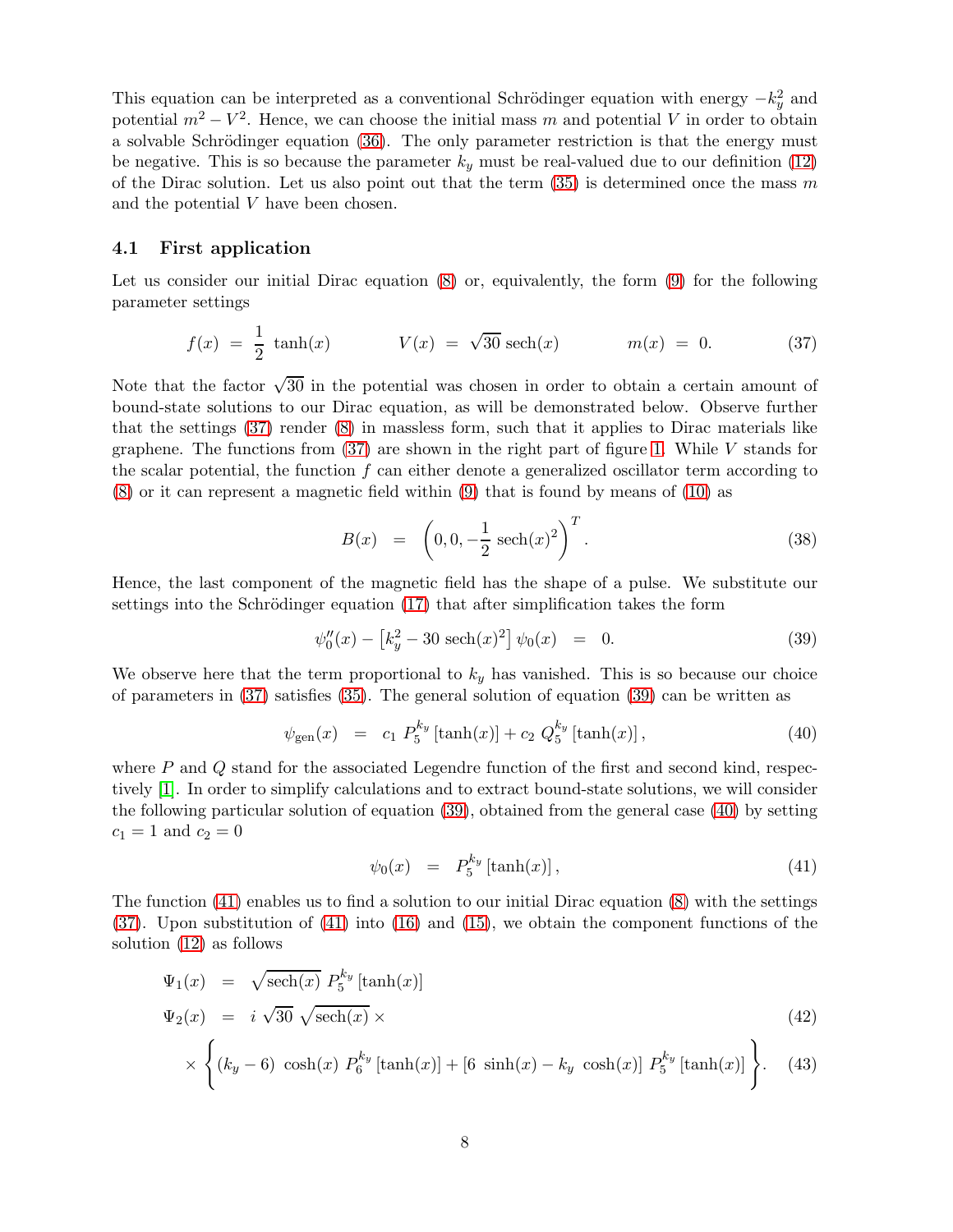The corresponding solution [\(12\)](#page-3-1) of our initial Dirac equation [\(8\)](#page-2-2) represents bound states if the parameter  $k_y$  attains integer values in the interval [1, 5]. The left part of figure [1](#page-8-0) shows associated normalized probability densities. We are now ready to apply our Darboux transformation.



<span id="page-8-0"></span>Figure 1: Left plot: graphs of the normalized probability densities  $|\Psi(x,0)|^2$  associated with the solution [\(12\)](#page-3-1) for components [\(42\)](#page-7-4) and [\(43\)](#page-7-4). Parameter settings are  $k_y = 5$  (black solid curve),  $k_y = 4$  (gray curve), and  $k_y = 3$  (dashed curve). Right plot: the initial functions V (black solid curve), f (gray curve) from [\(37\)](#page-7-0), and the z-component of the magnetic field [\(38\)](#page-7-5) for the mass  $m = 0$ .

First-order Darboux transformation. Let us first perform a transformation of order one by setting  $n = 1$  throughout [\(4\)](#page-2-0), [\(6\)](#page-2-1), and [\(7\)](#page-2-1). We choose the transformation function  $h_0$  from [\(41\)](#page-7-3) for the transformation parameter  $\lambda_0 = 5$ , that is, we set

<span id="page-8-3"></span>
$$
h_0(x) = \psi_0(x)_{|k_y=5} = P_5^5 \left[ \tanh(x) \right] = -945 \left[ 1 - \tanh(x)^2 \right]^{\frac{5}{2}}.
$$
 (44)

We substitute this function into  $(3)$  and the Darboux transformation  $(4)$ ,  $(6)$ ,  $(7)$ , and we afterwards plug the results along with our settings [\(37\)](#page-7-0) into the transformed scalar potential [\(28\)](#page-5-2) and the term [\(27\)](#page-5-1). This gives for the choice  $\delta = -1$ 

$$
\hat{V}(x) = -\sqrt{\hat{m}(x)^2 + 24 \operatorname{sech}(x)^2}
$$
\n
$$
\hat{f}(x) = -\frac{1}{2} + \frac{1}{2} \tanh(x) - \frac{\hat{m}'(x) - \hat{V}'(x)}{2 \hat{m}(x) - 2 \hat{V}(x)},
$$
\n(45)

We observe that the these function is defined on the whole real line, provided the mass fuction  $\hat{m}$  is real-valued and nonnegative. The associated solution of our transformed Dirac equation [\(20\)](#page-4-0) is obtained through the formulas [\(31\)](#page-5-4) and [\(33\)](#page-6-3). We do not state the corresponding general expressions in explicit form due to their length. Instead, we give examples for specific mass functions. In our first example we consider the massless scenario, that is, we set

<span id="page-8-2"></span>
$$
\hat{m}(x) = 0. \tag{46}
$$

This choice renders our scalar potential [\(28\)](#page-5-2) and the function [\(27\)](#page-5-1) in the form

<span id="page-8-1"></span>
$$
\hat{V}(x) = -2\sqrt{6}\,\text{sech}(x) \qquad \hat{f}(x) = \tanh(x) - \frac{1}{2}, \qquad (47)
$$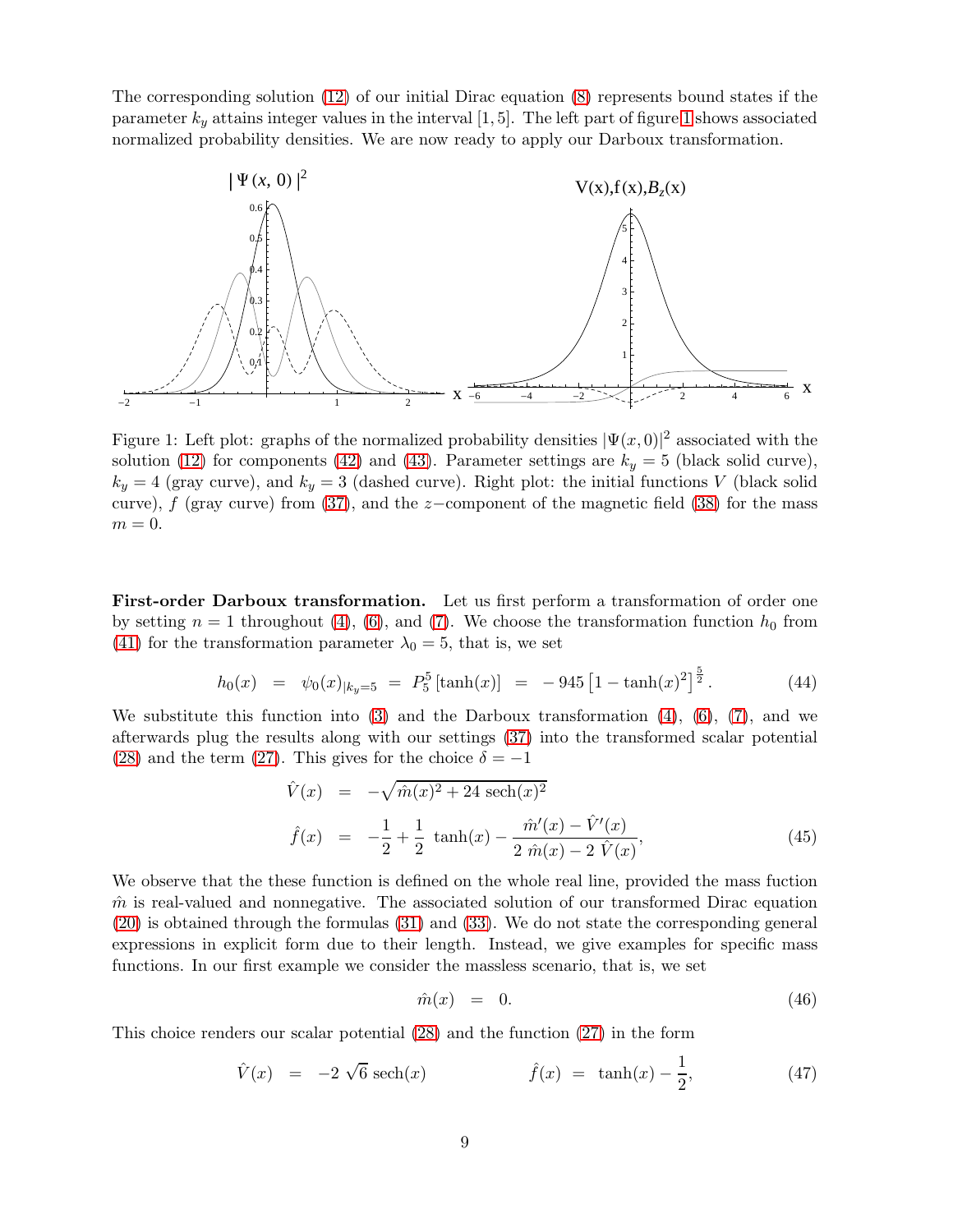where we set  $\delta = -1$ . Graphs of these functions are shown in the right part of figure [2.](#page-10-0) In the form [\(20\)](#page-4-0) of our Dirac equation, our function  $\hat{f}$  stands for a generalized oscillator term, while in the equivalent form  $(21)$  we use  $(22)$  to determine the magnetic field that is represented by f. We obtain

$$
\hat{B}(x) = (0, 0, -\text{sech}(x)^2)^T.
$$

It remains to construct a solution of our transformed Dirac equation. To this end, we will now use [\(47\)](#page-8-1) to evaluate the components [\(31\)](#page-5-4) and [\(33\)](#page-6-3) of our transformed Dirac solution [\(30\)](#page-5-3). This gives us

<span id="page-9-0"></span>
$$
\hat{\Psi}_1(x) = \frac{1}{\sqrt{10} \cosh(x)^{\frac{3}{2}} \sqrt{[-1 - \tanh(x)]}} \times
$$
\n
$$
\times \left\{ (k_y - 6) \cosh(x) P_6^{k_y} [\tanh(x)] + [5 - k_y + 11 \cosh(x) + 11 \sinh(x)] P_5^{k_y} [\tanh(x)] \right\} (48)
$$
\n
$$
\hat{\Psi}_2(x) = -i \frac{1}{8 \sqrt{15} \cosh(x)^{\frac{3}{2}} \sqrt{-1 - \tanh(x)}} \times
$$
\n
$$
\times \left\{ -2 (k_y - 6) \cosh(x) [ (7 - k_y) \cosh(x) P_7^{k_y} [\tanh(x)] + [2 (k_y - 2) \cosh(x) -19 \sinh(x)] P_6^{k_y} [\tanh(x)] + \{ [-60 - 4 k_y + k_y^2 + (72 - 4 k_y + k_y^2) \cosh(2x) -6 (3 k_y - 4) \sinh(2x)] \} P_5^{k_y} [\tanh(x)] \right\}.
$$
\n(49)

Normalized probability densities associated with these solutions are shown in the left part of figure [2.](#page-10-0) We observe that the solutions are of bound-state type if  $k_y = 1, 2, 3, 4$ . In other words, the momentum  $k_y$  can not take arbitrary values and must necessarily be quantized in order for bound states to exist. Let us now switch to a massive case of our Dirac equation [\(8\)](#page-2-2) by choosing

<span id="page-9-2"></span>
$$
\hat{m}(x) = \text{sech}(x). \tag{50}
$$

Upon plugging this mass into the transformed scalar potential [\(28\)](#page-5-2) and our function [\(27\)](#page-5-1), the latter quantities are rendered in the form

<span id="page-9-1"></span>
$$
\hat{V}(x) = -5 \text{ sech}(x)
$$
\n $\hat{f}(x) = \tanh(x) - \frac{1}{2},$ \n(51)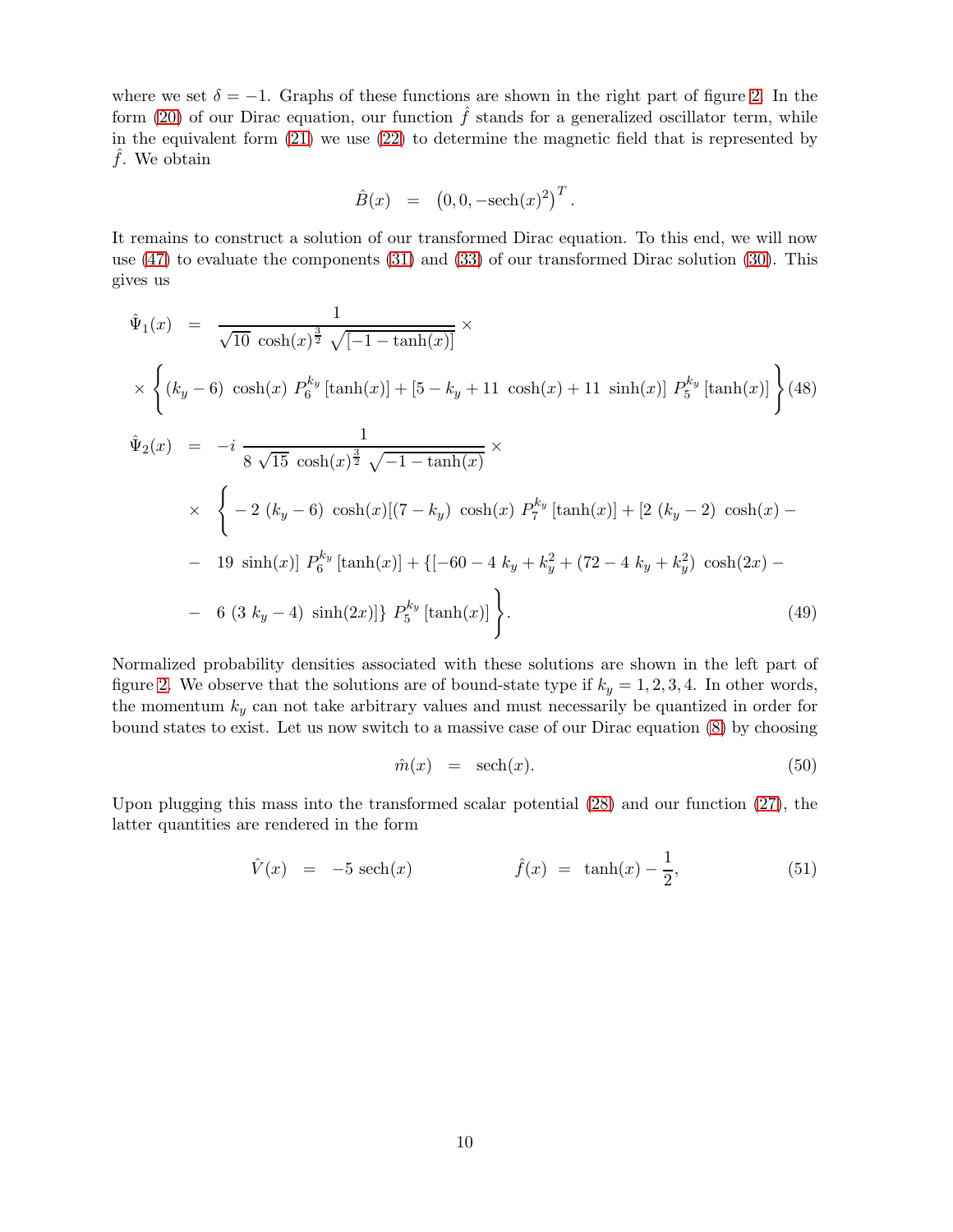

<span id="page-10-0"></span>Figure 2: Left plot: graphs of the normalized probability densities  $|\hat{\Psi}(x,0)|^2$  associated with the solution [\(30\)](#page-5-3) for components [\(48\)](#page-9-0) and [\(49\)](#page-9-0). Parameter settings are  $\delta = -1$ ,  $k_y = 4$  (black solid curve),  $k_y = 3$  (gray curve), and  $k_y = 2$  (dashed curve). Right plot: the transformed functions  $\hat{V}$ (black solid curve),  $\hat{f}$  (gray curve) from [\(47\)](#page-8-1), and the z-component of the associated magnetic field [\(22\)](#page-4-4) (dashed curve) for  $\delta = -1$  and the mass function [\(46\)](#page-8-2).

where we set  $\delta = -1$ . The solution components [\(31\)](#page-5-4) and [\(33\)](#page-6-3) evaluate as follows

<span id="page-10-1"></span>
$$
\hat{\Psi}_1(x) = \sqrt{\frac{1}{10 \cosh(x) [-1 - \tanh(x)]}} \times
$$
\n
$$
\times \left\{ (k_y - 6) P_6^{k_y} [\tanh(x)] + [5 - k_y + 11 \tanh(x)] P_5^{k_y} [\tanh(x)] \right\}
$$
\n
$$
\hat{\Psi}_2(x) = i \frac{1}{-12 \sqrt{10} \cosh(x)^{\frac{3}{2}} \sqrt{-1 - \tanh(x)}} \times
$$
\n
$$
\times \left\{ 2 (k_y - 6) \cosh(x) [(k_y - 7) \cosh(x) P_7^{k_y} [\tanh(x)] + [-2 (k_y - 2) \cosh(x) +
$$
\n
$$
+ 19 \sinh(x)] P_6^{k_y} [\tanh(x)] + \left\{ (k_y - 10)(k_y + 6) + [72 + (k_y - 4) k_y] \cosh(2x) +
$$
\n
$$
+ 6 (-3 k_y + 4) \sinh(2x)] \right\} P_5^{k_y} [\tanh(x)] \Big\}.
$$
\n(53)

The associated solution [\(30\)](#page-5-3) represents bound states if  $k_y$  takes integer values in the interval [1, 4], as we can observe in the left part of figure [3.](#page-11-0) Next, we repeat the application of our first-order Darboux transformation, where we switch out our transformation function [\(44\)](#page-8-3) as follows

<span id="page-10-2"></span>
$$
h_0(x) = Q_5^{5.51} [\tanh(x)]. \tag{54}
$$

Note that we obtained this transformation function from the general solution [\(40\)](#page-7-2) by setting  $c_1 = 0$  and  $c_2 = 1$ . Upon performing the Darboux transformation [\(4\)](#page-2-0), [\(6\)](#page-2-1), [\(7\)](#page-2-1) for the settings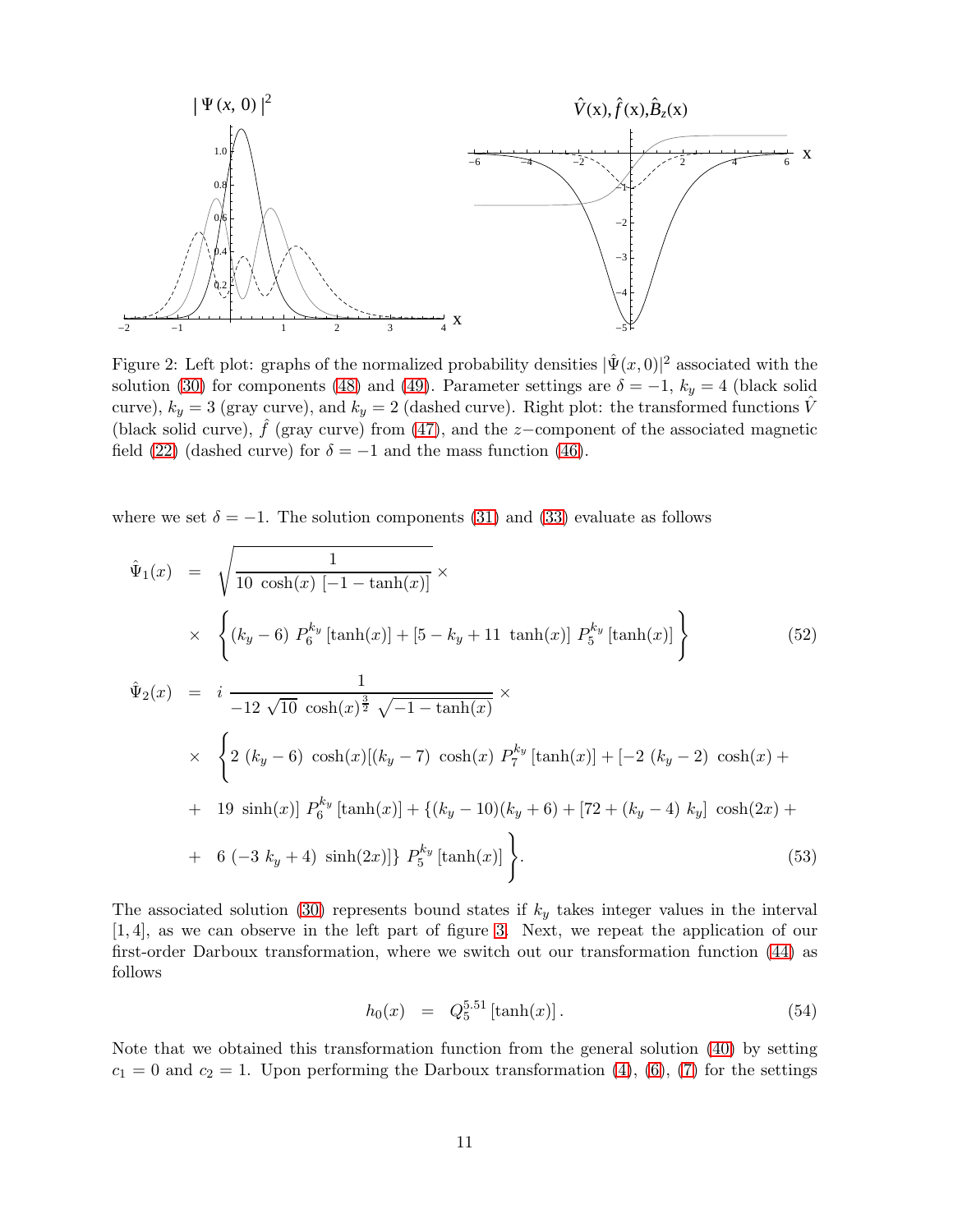

<span id="page-11-0"></span>Figure 3: Left plot: graphs of the normalized probability densities  $|\hat{\Psi}(x,0)|^2$  associated with the solution [\(30\)](#page-5-3) for components [\(52\)](#page-10-1) and [\(53\)](#page-10-1). Parameter settings are  $\delta = -1$ ,  $k_y = 4$  (black solid curve),  $k_y = 3$  (gray curve), and  $k_y = 2$  (dashed curve). Right plot: the transformed functions V (black solid curve),  $\hat{f}$  (gray curve) from [\(51\)](#page-9-1), and the z-component of the associated magnetic field [\(22\)](#page-4-4) (dashed curve) for  $\delta = -1$  and the mass function [\(50\)](#page-9-2).

[\(37\)](#page-7-0), the transformation function [\(54\)](#page-10-2), and the two masses  $\hat{m}(x) = 0$  and  $\hat{m}(x) = 1 + \tanh(x)$ , we obtain the results shown in figure [4.](#page-12-0) For the sake of brevity we do not include the explicit expressions for the quantities shown in figure [4,](#page-12-0) as they can be obtained in a straightforward manner by plugging the chosen mass function into  $(27)$  and  $(28)$ .

Generalization and bound states. We will now generalize the previous example by introducing a nonzero initial position-dependent mass function. Our new settings that replace [\(37\)](#page-7-0) are given by

<span id="page-11-1"></span>
$$
f(x) = \frac{1}{2} \tanh(x) \qquad V(x) = \sqrt{30} \operatorname{sech}(x) \qquad m(x) = \alpha \sqrt{30} \operatorname{sech}(x). \tag{55}
$$

Here,  $\alpha$  is a real-valued parameter that controls the strength of the mass function. We observe that the latter function is proportional to the scalar potential. We will comment on this property below in a more general context. The purpose of the present example is to study the effect of  $\alpha$ on the transformed system, in particular on the discrete spectrum. To this end, let us substitute the settings  $(55)$  into the Schrödinger equation  $(17)$ . We obtain

<span id="page-11-2"></span>
$$
\psi_0''(x) - \left[k_y^2 - 30 \text{ sech}(x)^2 (1 - \alpha^2)\right] \psi_0(x) = 0. \tag{56}
$$

From the Schrödinger perspective, the potential associated with this equation has the form of a single-well, the depth of which is determined by  $\alpha$ . If  $\alpha$  vanishes, the well has maximum depth, such that the system supports five bound states [\[8\]](#page-23-10). As the value of  $\alpha$  increases, the potential well's depth decreases, as well as the number of supported bound states. When  $\alpha = 1$ , the potential vanishes and no bound states are supported by the system. This can be verified by looking at the actual bound-state solutions of [\(56\)](#page-11-2). Their general form reads

<span id="page-11-3"></span>
$$
\psi_0(x) = P_{-\frac{1}{2} + \frac{1}{2}\sqrt{121 - 120\alpha^2}}^{k_y} [\tanh(x)], \qquad (57)
$$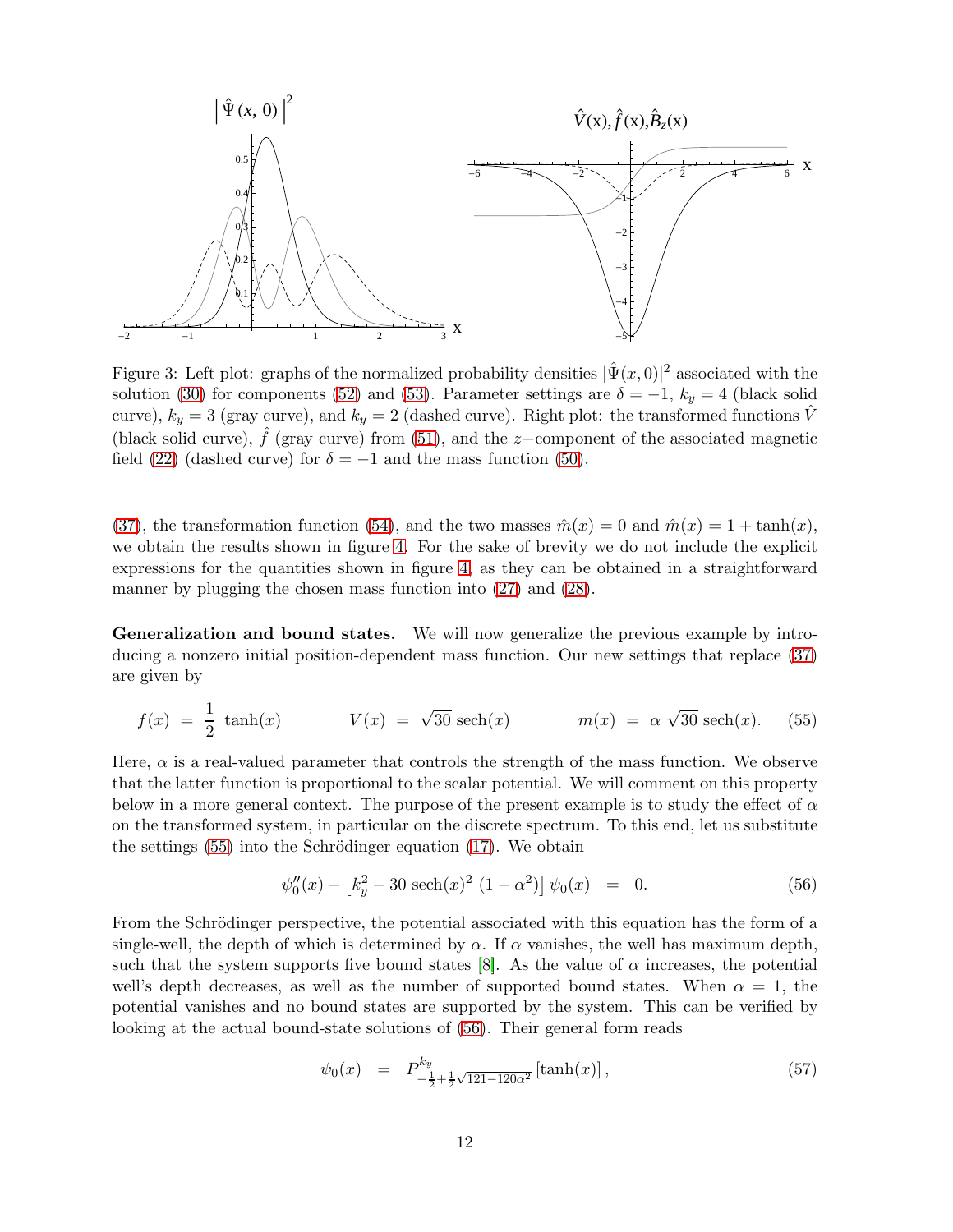

<span id="page-12-0"></span>Figure 4: Graphs of the transformed scalar potential [\(28\)](#page-5-2) (black solid curves), the term [\(27\)](#page-5-1) (gray curves), and the z−component of the associated magnetic field [\(22\)](#page-4-4) (dashed curves) for the mass functions  $\hat{m}(x) = 0$  (left plot) and  $\hat{m}(x) = 1 + \tanh(x)$  (right plot) and the settings  $(37), (54).$  $(37), (54).$  $(37), (54).$  $(37), (54).$ 

where the lower index of the Legendre function must be a positive integer, and the upper index must be an integer. In addition, [\(57\)](#page-11-3) must satisfy the condition

<span id="page-12-1"></span>
$$
-\frac{1}{2} + \frac{1}{2} \sqrt{121 - 120 \alpha^2} - |k_y| = N, \quad N = 0, 1, 2, ..., \tag{58}
$$

where  $|k_y|$  can take integer values in the interval [1, 5]. For any given value of  $k_y$ , the number of solutions to equation [\(58\)](#page-12-1) decreases as  $\alpha$  raises. The values of  $\alpha$  that generate a specific number of supported bound states is shown in table 1. It is straightforward to verify that

| Number of bound states | $\alpha$        |
|------------------------|-----------------|
| $\overline{5}$         |                 |
|                        | $\frac{1}{3}$   |
| 3                      | $\frac{3}{5}$   |
| $\overline{2}$         | $\frac{2}{5}$   |
|                        | $\frac{14}{15}$ |

Table 1: Number of bound states and associated parameter value  $\alpha$ .

the behavior of the bound-state solutions to [\(56\)](#page-11-2) is the same for our initial Dirac equation. In particular, the values of  $\alpha$  given in table 1 remain valid for the initial Dirac case [\(8\)](#page-2-2). For the sake of brevity we omit to show the actual solution. As far as the transformed Dirac equation is concerned, the numbers from table 1 are not valid anymore because the number of supported bound states depends not only on  $\alpha$ , but also on the transformation function used in the Darboux transformation, and on the transformed position-dependent mass function. The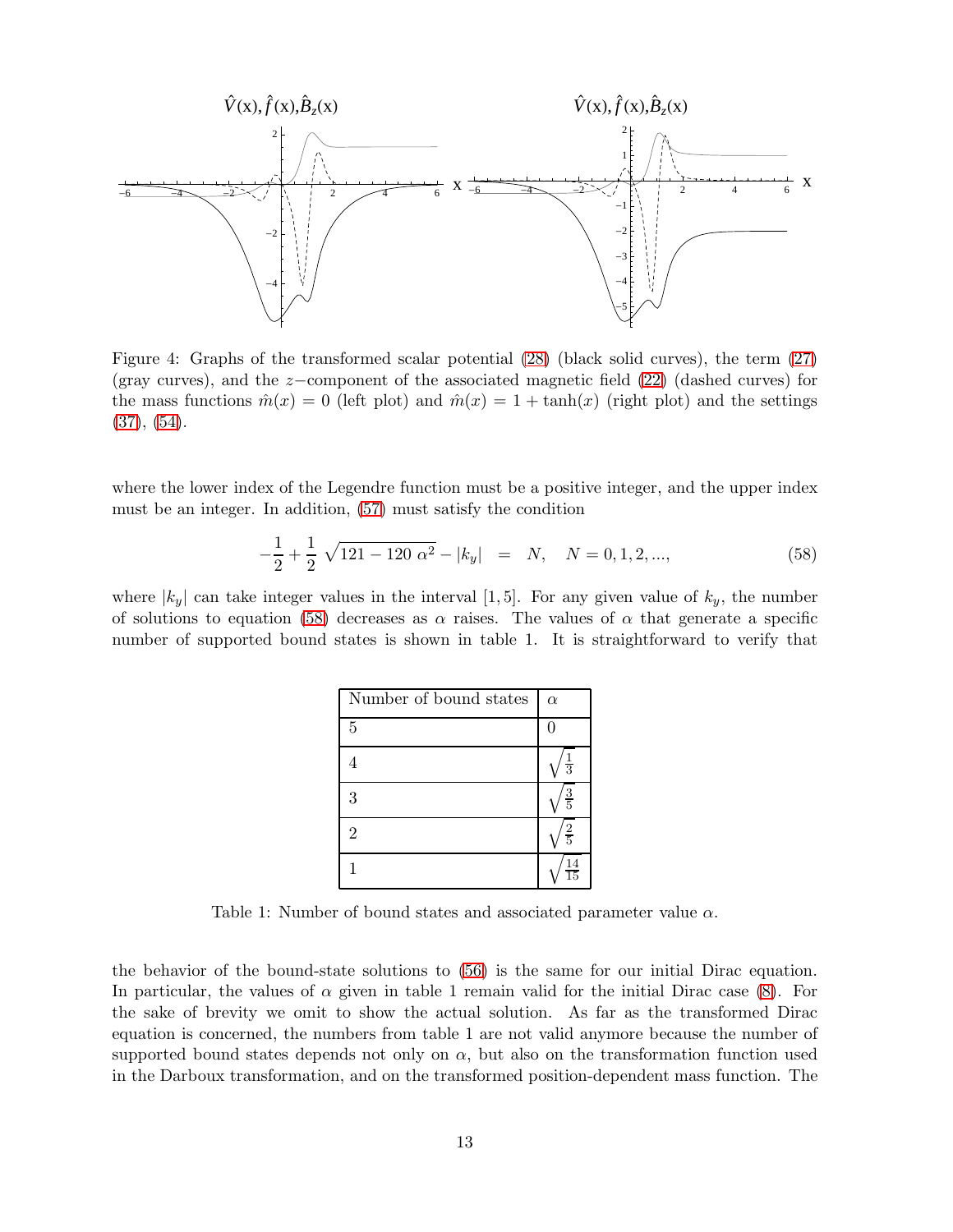only general statement that can be made is that the number of supported bound states decreases if  $\alpha$  increases.

Second-order Darboux transformations. Let us return to our Dirac equation [\(8\)](#page-2-2) with the settings [\(37\)](#page-7-0), and perform a Darboux transformation of second order. This requires two transformation function  $h_0$  and  $h_1$  that we define as

<span id="page-13-0"></span>
$$
h_0(x) = \psi_0(x)_{|k_y=5} = P_5^5 \left[ \tanh(x) \right] = -945 \left[ 1 - \tanh(x)^2 \right]^{\frac{5}{2}}
$$
  
\n
$$
h_1(x) = \psi_0(x)_{|k_y=4} = P_5^4 \left[ \tanh(x) \right] = 945 \tanh(x) \left[ 1 - \tanh(x)^2 \right]^2.
$$
 (59)

Note that  $h_0$  is the same as its counterpart in [\(44\)](#page-8-3). We now apply our Darboux transformation by substituting [\(44\)](#page-8-3), [\(59\)](#page-13-0) into [\(3\)](#page-2-3) and [\(4\)](#page-2-0), [\(6\)](#page-2-1), [\(7\)](#page-2-1) for  $n = 2$ . The results in combination with our settings [\(37\)](#page-7-0) determine the transformed scalar potential [\(28\)](#page-5-2) and the function [\(27\)](#page-5-1). We find

<span id="page-13-2"></span>
$$
\hat{V}(x) = -\sqrt{\hat{m}(x) + 18 \operatorname{sech}(x)^2}
$$
\n(60)

$$
\hat{f}(x) = -1 + \tanh(x) - \frac{\hat{m}'(x) - \hat{V}'(x)}{2 \hat{m}(x) - 2 \hat{V}(x)},
$$
\n(61)

recall that we set  $\delta = -1$ . Graphs of these two functions are shown in [5](#page-13-1) for specific masses. While the left part of the latter figure displays the massless scenario, in the right part we create a deformation of the graphs around the point  $x = -5$  by introducing a mass that has the shape of a pulse around that point. Within the interpretation of our Dirac equation in the form [\(21\)](#page-4-3),



<span id="page-13-1"></span>Figure 5: Graphs of the transformed functions [\(60\)](#page-13-2) (black solid curve), [\(61\)](#page-13-2) (gray curve), and the z−component of the associated magnetic field [\(22\)](#page-4-4) (dashed curve) for the mass functions  $\hat{m}(x) = 0$  (left plot) and  $\hat{m}(x) = \operatorname{sech}(x+5)$  (right plot).

the function [\(61\)](#page-13-2) generates a magnetic field that is found by means of [\(22\)](#page-4-4). For the case of vanishing mass  $\hat{m} = 0$ , the latter magnetic field reads

$$
\hat{B}(x) = (0, 0, -3\sqrt{2} \sech(x)^2)^T.
$$

The solutions of our transformed Dirac equation  $(20)$  associated with the quantities  $(60)$ ,  $(61)$ are shown in figure [6](#page-14-0) as normalized probability densities.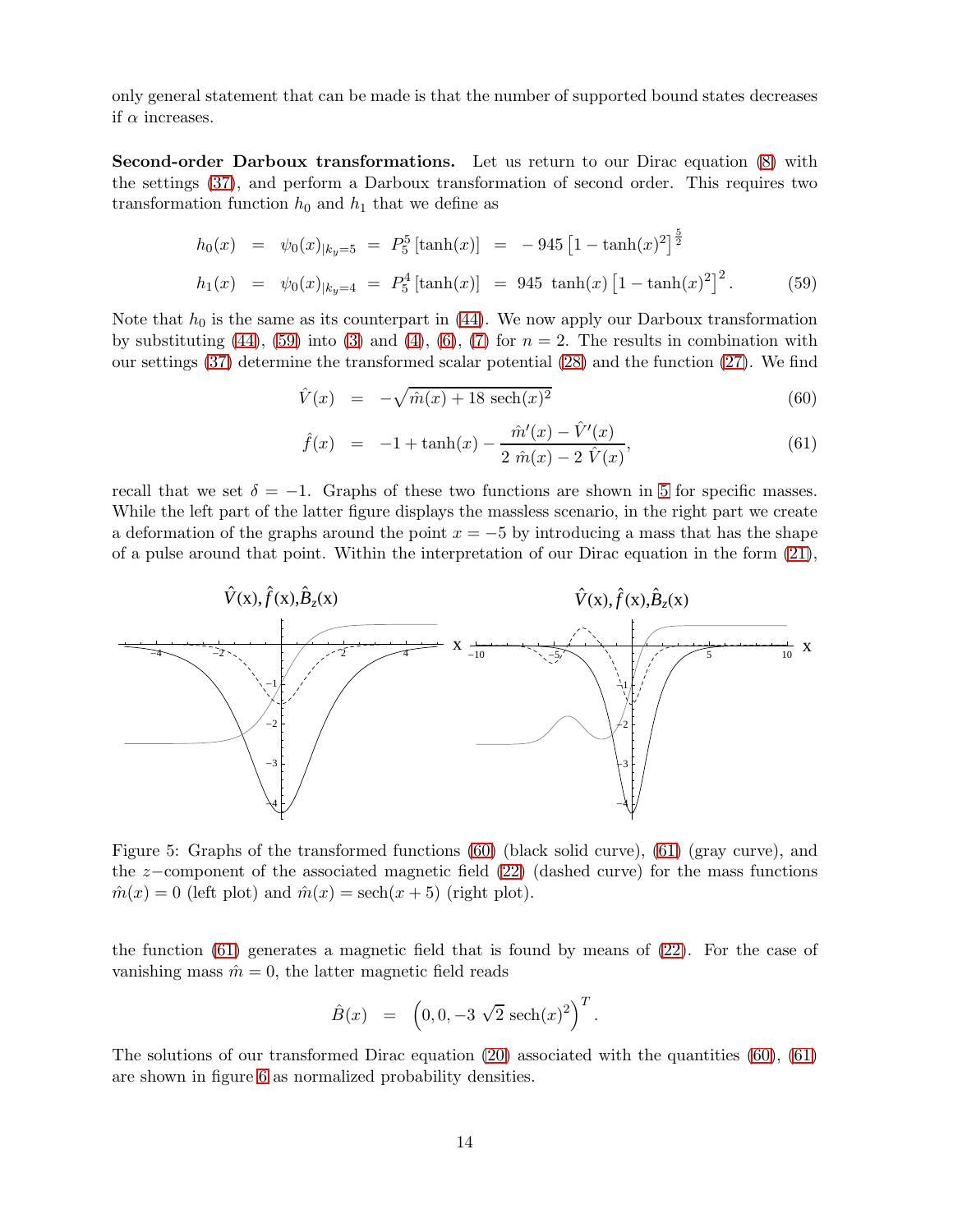

<span id="page-14-0"></span>Figure 6: Graphs of the normalized probability densities  $|\hat{\Psi}(x,0)|^2$  associated with the solution [\(30\)](#page-5-3) of our transformed Dirac equation [\(20\)](#page-4-0) for  $\hat{m} = 0$  and the settings [\(60\)](#page-13-2), [\(61\)](#page-13-2). Parameter values are  $\delta = -1$ ,  $k_y = 3$  (black solid curve),  $k_y = 2$  (gray curve), and  $k_y = 1$  (dashed curve).

### 4.2 Second application

In this section we will present another example of applying our Darboux transformation to the initial Dirac equation in any of the equivalent forms  $(8)$  or  $(9)$ . We will choose the following parameter setting for the initial scenario

<span id="page-14-1"></span>
$$
f(x) = 0 \t V(x) = \alpha \operatorname{sech}(x) \t m(x) = 0, \t (62)
$$

where  $\alpha$  is a negative real number. Upon implementation of these settings, our initial Dirac equation renders in massless form with the scalar potential  $V$ , special cases of which are shown in the right part of figure [4.](#page-12-0) Now, insertion of the settings  $(62)$  into our Schrödinger equation [\(17\)](#page-3-4) renders the latter in the form

<span id="page-14-2"></span>
$$
\psi_0''(x) - \left[k_y^2 + k_y \tanh(x) + \left(\frac{1}{4} - \alpha^2\right) \operatorname{sech}(x)^2 + \frac{1}{4}\right] \psi_0(x) = 0.
$$
 (63)

We observe that in comparison to its counterpart  $(39)$ , this equation contains a term proportional to  $k_y$  because the settings [\(62\)](#page-14-1) do not comply with the condition [\(35\)](#page-6-2). Equation [\(63\)](#page-14-2) is exactlysolvable with particular solution

<span id="page-14-3"></span>
$$
\psi_0(x) = \cosh(x) \left[1 - \tanh(x)\right]^{\frac{1}{2} + k_y} \left[-1 + \tanh(x)\right]^{\frac{1}{4} - \frac{k_y}{2}} \left[1 + \tanh(x)\right]^{\frac{1}{4} + \frac{k_y}{2}} \times
$$
  
 
$$
\times \quad {}_{2}F_1\left[\frac{1}{2} + k_y - q, \frac{1}{2} + k_y + q, \frac{3}{2} + k_y, \frac{1}{1 + \exp(2x)}\right],
$$
(64)

where  ${}_2F_1$  stands for the hypergeometric function [\[1\]](#page-22-3). Before we focus on our Darboux transformation, let us construct a solution of our initial Dirac equation [\(8\)](#page-2-2). To this end, we substitute  $(64)$  into the components  $(16)$  and  $(15)$  of  $(12)$ . We obtain the result

<span id="page-14-4"></span>
$$
\Psi_1(x) = \sqrt{\text{sech}(x)} \ \psi_0(x) \tag{65}
$$

$$
\Psi_2(x) = -\frac{i}{2 \alpha} \sqrt{\operatorname{sech}(x)} \left\{ \left[ 2 k_y \cosh(x) + \sinh(x) \right] \psi_0(x) - 2 \cosh(x) \psi'_0(x) \right\}, \tag{66}
$$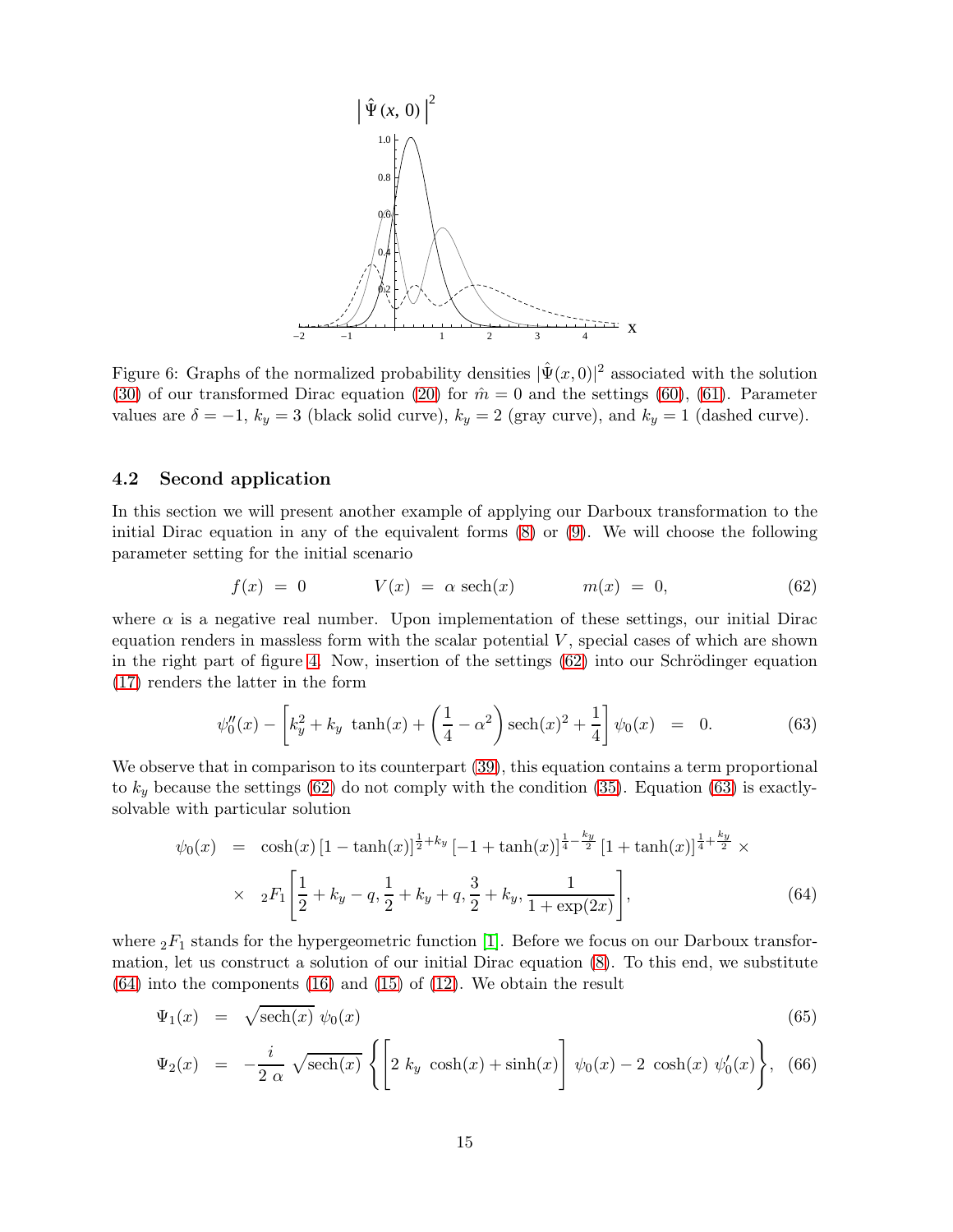where the function  $\psi_0$  is defined in [\(64\)](#page-14-3). The components [\(65\)](#page-14-4), [\(66\)](#page-14-4) represent bound states if  $\alpha$ and  $k_y$  are interrelated as

$$
\frac{1}{2} + k_y + \alpha = -N, \quad N = 0, 1, 2, 3, ...
$$

We observe that this is precisely the condition under which the first argument of the hypergeometric function in [\(64\)](#page-14-3) turns into a nonpositive integer. As a result, the latter function degenerates to a polynomial. The left part of figure [4](#page-12-0) visualizes an example for a specific parameter setting.



Figure 7: Left plot: graphs of the normalized probability densities  $|\Psi(x,0)|^2$  associated with the solution [\(12\)](#page-3-1) for components [\(65\)](#page-14-4) and [\(66\)](#page-14-4). Parameter settings are  $\alpha = -5$ ,  $k_y = 9/2$  (black solid curve),  $k_y = 7/2$  (gray curve), and  $k_y = 5/2$  (dashed curve). Right plot: the initial scalar potential in [\(62\)](#page-14-1) for the parameter settings  $\alpha = -1$  (black solid curve),  $\alpha = -3$  (gray curve), and  $\alpha = -5$  (dashed curve).

First-order Darboux transformation. In order to keep calculations simple, we restrict ourselves to the case  $\alpha = -1$  in [\(62\)](#page-14-1). We choose our transformation function from [\(64\)](#page-14-3) as

<span id="page-15-0"></span>
$$
h_0(x) = \psi_0(x)_{|k_y = -1} = \frac{\exp\left(\frac{3x}{2}\right)}{2\sqrt{1 + \exp(2x)}},\tag{67}
$$

where for the sake of simplicity we switched from hyperbolic to exponential functions. In the next step we plug [\(67\)](#page-15-0) into [\(3\)](#page-2-3) and into the Darboux transformation [\(4\)](#page-2-0), [\(6\)](#page-2-1), [\(7\)](#page-2-1) for  $n = 1$ . Afterwards we insert the results in combination with our settings [\(62\)](#page-14-1) into the function [\(27\)](#page-5-1) and the scalar potential [\(28\)](#page-5-2). We obtain

<span id="page-15-1"></span>
$$
\hat{V}(x) = -\sqrt{\hat{m}(x)^2 + \frac{12 \exp(2x)}{[3 + \exp(2x)]^2}}
$$
\n(68)

$$
\hat{f}(x) = -\frac{1}{2} + \frac{3}{3 + \exp(2x)} - \frac{\hat{m}'(x) - \hat{V}'(x)}{2 \hat{m}(x) - 2 \hat{V}(x)}.
$$
\n(69)

As in the previous occurrences we have set  $\delta = -1$ . If the mass  $\hat{m}$  is regular on the whole real line, so are the two functions [\(68\)](#page-15-1) and [\(69\)](#page-15-1) because the denominators are nonnegative. Figure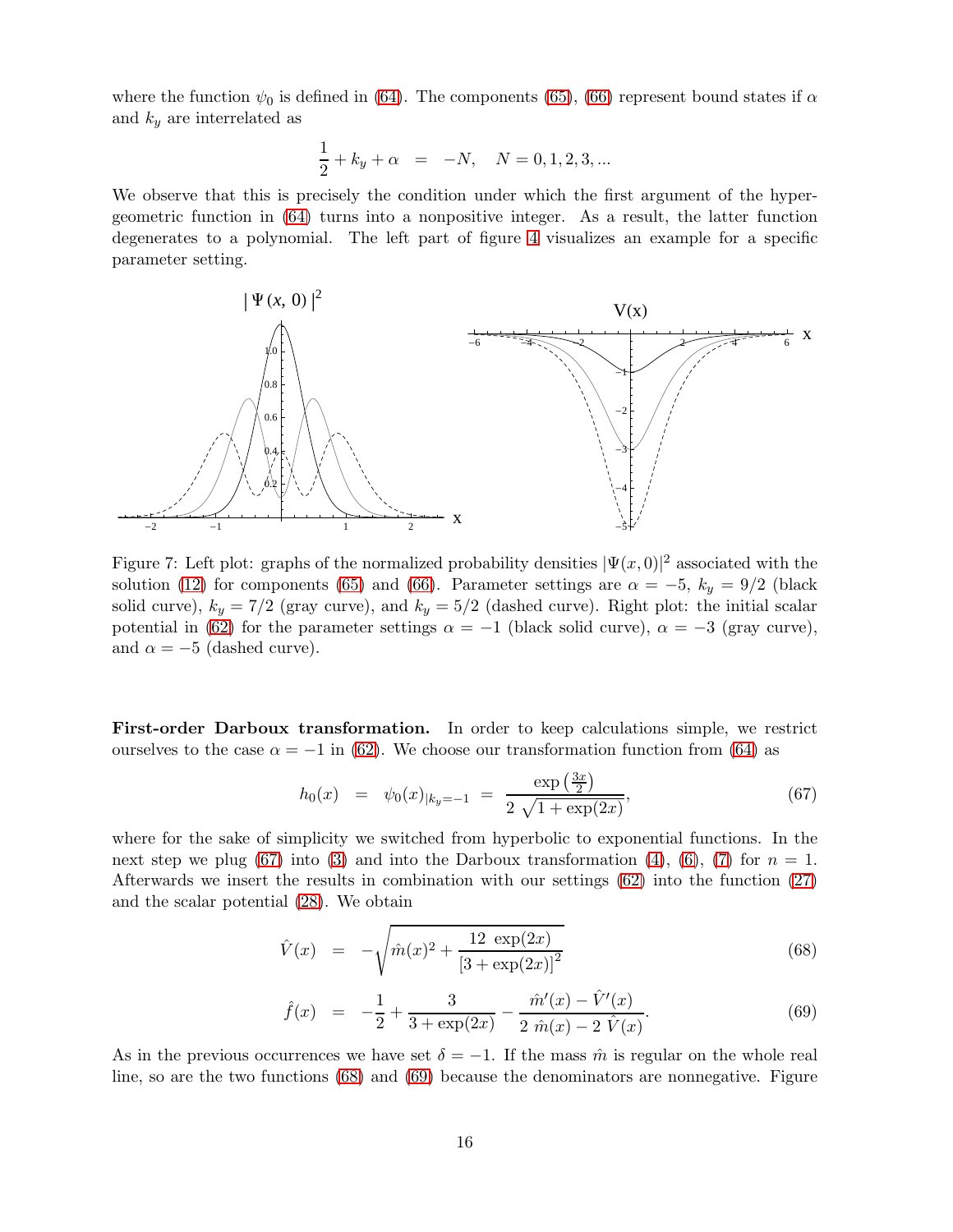[8](#page-16-0) shows graphs of the transformed quantities  $\hat{V}$  and  $\hat{f}$  for two particular mass choices. We observe that the first of these choices  $\hat{m} = 0$  makes the term [\(69\)](#page-15-1) vanish. We omit to show



<span id="page-16-0"></span>Figure 8: Graphs of the transformed scalar potential [\(68\)](#page-15-1) (black solid curves), the transformed generalized oscillator term [\(69\)](#page-15-1) (gray curve), and the z−component of the associated magnetic field [\(22\)](#page-4-4) (dashed curve) for the mass functions  $\hat{m}(x) = 0$  (left plot) and  $\hat{m}(x) = \exp(-x^2/3)$ (right plot) and the settings [\(62\)](#page-14-1), [\(67\)](#page-15-0),  $\delta = -1$ .

explicit expressions of the associated solutions to our transformed Dirac equation.

Second-order Darboux transformation. Let us now apply a Darboux transformation of second order to our initial Dirac equation [\(8\)](#page-2-2) for the parameter settings [\(62\)](#page-14-1). We need two transformation functions  $h_0$  and  $h_1$  that we define as follows

$$
h_0(x) = \psi_0(x)_{|k_y = -1} = \frac{\exp\left(\frac{3x}{2}\right)}{2\sqrt{1 + \exp(2x)}}
$$
  

$$
h_1(x) = \psi_0(x)_{|k_y = -2} = \frac{\exp\left(\frac{5x}{2}\right)}{4\sqrt{1 + \exp(2x)}},
$$
(70)

observe that we took  $h_0$  from [\(67\)](#page-15-0). Now, we insert our two transformation functions into [\(3\)](#page-2-3) and calculate the Darboux transformation [\(4\)](#page-2-0), [\(6\)](#page-2-1), [\(7\)](#page-2-1) for  $n = 2$ . The resulting expressions, along with the present parameter settings [\(62\)](#page-14-1) are then substituted into the term [\(27\)](#page-5-1) and the scalar potential [\(28\)](#page-5-2). Simplification and setting  $\delta = -1$  yields

<span id="page-16-1"></span>
$$
\hat{V}(x) = -\sqrt{\hat{m}(x)^2 + \frac{20 \exp(2x)}{\left[5 + \exp(2x)\right]^2}}
$$
\n(71)

$$
\hat{f}(x) = -\frac{1}{2} + \frac{5}{5 + \exp(2x)} - \frac{\hat{m}'(x) - \hat{V}'(x)}{2 \hat{m}(x) - 2 \hat{V}(x)}.
$$
\n(72)

Comparison of these expressions with their first-order counterparts [\(68\)](#page-15-1) and [\(69\)](#page-15-1) shows that they differ merely in constants. This is due to the choice of our transformation energies as negative integers that render the transformation functions in elementary form. We omit to show graphs of the functions [\(71\)](#page-16-1) and [\(72\)](#page-16-1) because they are so similar to [\(68\)](#page-15-1) and [\(69\)](#page-15-1), respectively. Also, we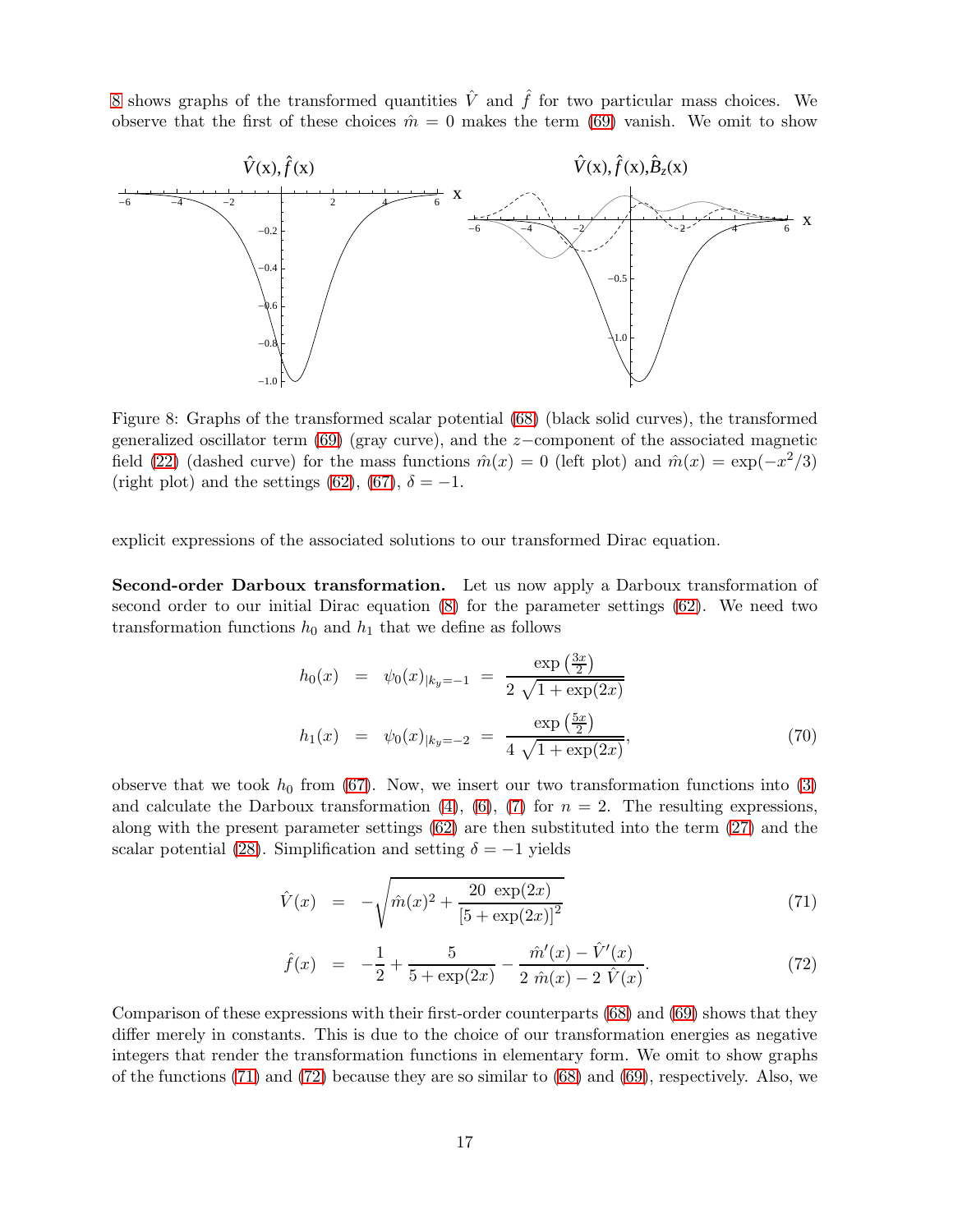do not display the explicit form of solutions pertaining to the transformed Dirac equation [\(20\)](#page-4-0) for [\(71\)](#page-16-1) and [\(72\)](#page-16-1). Instead, we repeat our second-order Darboux transformation with complex conjugate transformation energies. More precisely, we choose our transformation functions as

<span id="page-17-3"></span>
$$
h_0(x) = \psi_0(x)_{|k_y = -1 + i} = \frac{\exp\left[\left(\frac{3}{2} - i\right)\right]x}{\sqrt{1 + \exp(2x)}}\tag{73}
$$

$$
h_1(x) = \psi_0(x)|_{k_y = -1 - i} = \frac{\exp\left[\left(\frac{3}{2} + i\right)\right]x}{\sqrt{1 + \exp(2x)}}.\tag{74}
$$

Following our previous procedure, we substitute these two functions into [\(3\)](#page-2-3), and afterwards into the Darboux transformation [\(4\)](#page-2-0), [\(6\)](#page-2-1), [\(7\)](#page-2-1) for  $n = 2$ , which in turn determines the term [\(27\)](#page-5-1) and the scalar potential [\(28\)](#page-5-2). We find for  $\delta = -1$  that

<span id="page-17-2"></span>
$$
\hat{V}(x) = -\sqrt{\hat{m}(x)^2 + \frac{260 \exp(2x)}{[13 + 5 \exp(2x)]^2}}
$$
\n(75)

$$
\hat{f}(x) = -\frac{1}{2} + \frac{13}{13 + 5 \exp(2x)} - \frac{\hat{m}'(x) - \hat{V}'(x)}{2 \hat{m}(x) - 2 \hat{V}(x)}.
$$
\n(76)

The form of these functions is the same as the previous pairs  $(71)$ ,  $(72)$  and  $(68)$ ,  $(69)$ . Examples are shown in figure [9](#page-17-1) for two different masses. Note that the first mass choice  $\hat{m} = 0$  makes the term [\(76\)](#page-17-2) vanish.



<span id="page-17-1"></span>Figure 9: Graphs of the transformed scalar potential [\(75\)](#page-17-2) (black solid curves), the transformed generalized oscillator term [\(76\)](#page-17-2) (gray curve), and the associated  $z$ –component of the magnetic field [\(22\)](#page-4-4) (dashed curve) for the mass functions  $\hat{m}(x) = \exp(-x^2)$  (left plot) and  $\hat{m}(x) = 0$  (right plot) and the settings [\(62\)](#page-14-1), [\(73\)](#page-17-3), [\(74\)](#page-17-3),  $\delta = -1$ .

# <span id="page-17-0"></span>5 Generalization to matrix potentials

In this section we shall apply Darboux transformation to a more general relativistic system, namely, Dirac equation in the presence of a matrix potential [\[9\]](#page-23-14) [\[16\]](#page-23-15) [\[37\]](#page-24-16) [\[35\]](#page-24-17) and find new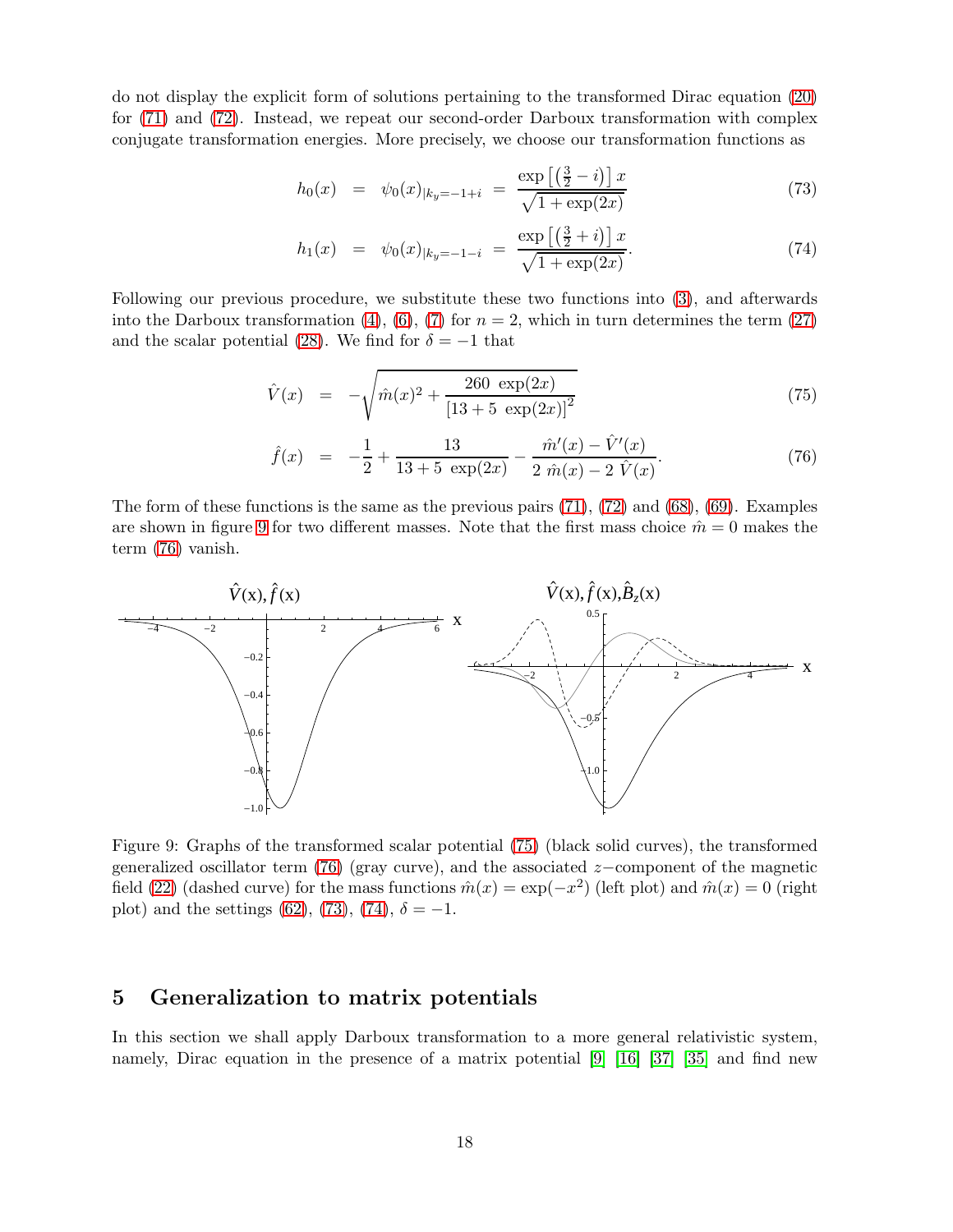matrix potentials for which the Dirac equation remains solvable. More precisely, we consider our initial Dirac equation in the form

<span id="page-18-0"></span>
$$
\{\sigma_x \left[ p_x - i \ \sigma_z \ f(x) \right] + \sigma_y \ p_y + \sigma_z \ m(x) + V(x) \} \Psi(x, y) = 0, \tag{77}
$$

where we use the same notation as in [\(8\)](#page-2-2), except that this time the potential  $V = (V_{ij}), i, j = 1, 2$ , is an arbitrary  $2 \times 2$  matrix. Upon collecting terms, we can rewrite our Dirac equation as

<span id="page-18-1"></span>
$$
-i \frac{\partial \Psi(x,y)}{\partial x} - i \frac{\partial \Psi(x,y)}{\partial y} + \begin{pmatrix} m(x) + V_{11}(x) & i f(x) + V_{12}(x) \\ -i f(x) + V_{21}(x) & -m(x) + V_{22}(x) \end{pmatrix} \Psi(x,y) = 0. (78)
$$

In the forms  $(77)$  and  $(78)$ , the function f can be interpreted as a generalized oscillator term and a component of a vector potential, respectively. In the latter case the associated magnetic field is found from [\(10\)](#page-3-7). We will now approach our initial equation [\(77\)](#page-18-0) or, equivalently, its form [\(78\)](#page-18-1) in the same way as their respective counterparts [\(8\)](#page-2-2) and [\(9\)](#page-3-0) in section 3. In each step we can recover the latter particular case if we implement the settings  $V_{11} = V_{22} = V$ ,  $V_{12} = V_{21} = 0$ . Let us now substitute  $(12)$  into  $(78)$ , resulting in the component equations

<span id="page-18-2"></span>
$$
-i\Psi_2'(x) + [-i k_y + i f(x) + V_{12}(x)]\Psi_2(x) + [m(x) + V_{11}(x)]\Psi_1(x) = 0 \tag{79}
$$

$$
-i \Psi_1'(x) + [i k_y - i f(x) + V_{21}(x)] \Psi_1(x) + [-m(x) + V_{22}(x)] \Psi_2(x) = 0.
$$
 (80)

We solve the second component equation with respect to  $\Psi_2$ . This yields

$$
\Psi_2(x) = \frac{\left[i \ f(x) - i \ k_y - V_{21}(x)\right] \ \Psi_1(x) + i \ \Psi'_1(x)}{V(x) - m(x)}.\tag{81}
$$

The remaining component [\(79\)](#page-18-2) can be rewritten by redefining  $\Psi_1$  as

$$
\Psi_1(x) = \exp\left[-\frac{i}{2}\int^x V_{12}(t) + V_{21}(t) dt\right] \sqrt{m(x) - V_{22}(x)} \psi_0(x).
$$

Upon implementing this definition in  $(79)$ , we obtain the following Schrödinger-type equation for the function  $\psi_0$ 

<span id="page-18-3"></span>
$$
\psi_0''(x) - \left[k_y^2 + k_y X_0(x) + Y_0(x)\right] \psi_0(x) = 0, \tag{82}
$$

where the potential term  $X_0$  is given explicitly by

$$
X_0(x) = -2 f(x) + i [V_{12}(x) - V_{21}(x)] - \frac{m'(x) - V_{22}'(x)}{m(x) - V_{22}(x)}.
$$
\n(83)

Since the remaining potential term  $Y_0$  has a very long and involved form, we omit to state it explicitly here. Before we continue, let us briefly comment on a simplification of our Schrödinger-type equation [\(82\)](#page-18-3) that occurs for  $X_0 = 0$ . Similar to the setting [\(35\)](#page-6-2) worked out in the previous section, we fix our term  $f$  to be given as

$$
f(x) = -\frac{m'(x) - V'_{22}(x)}{2m(x) - 2 V_{22}(x)} + \frac{i}{2} [V_{12}(x) - V_{21}(x)]. \tag{84}
$$

This setting forces  $X_0 = 0$  and furthermore renders our equation [\(82\)](#page-18-3) in the compact form

$$
\psi_0''(x) + \left\{-k_y^2 + [m(x) + V_{11}(x)][m(x) - V_{22}(x)]\right\}\psi_0(x) = 0.
$$
 (85)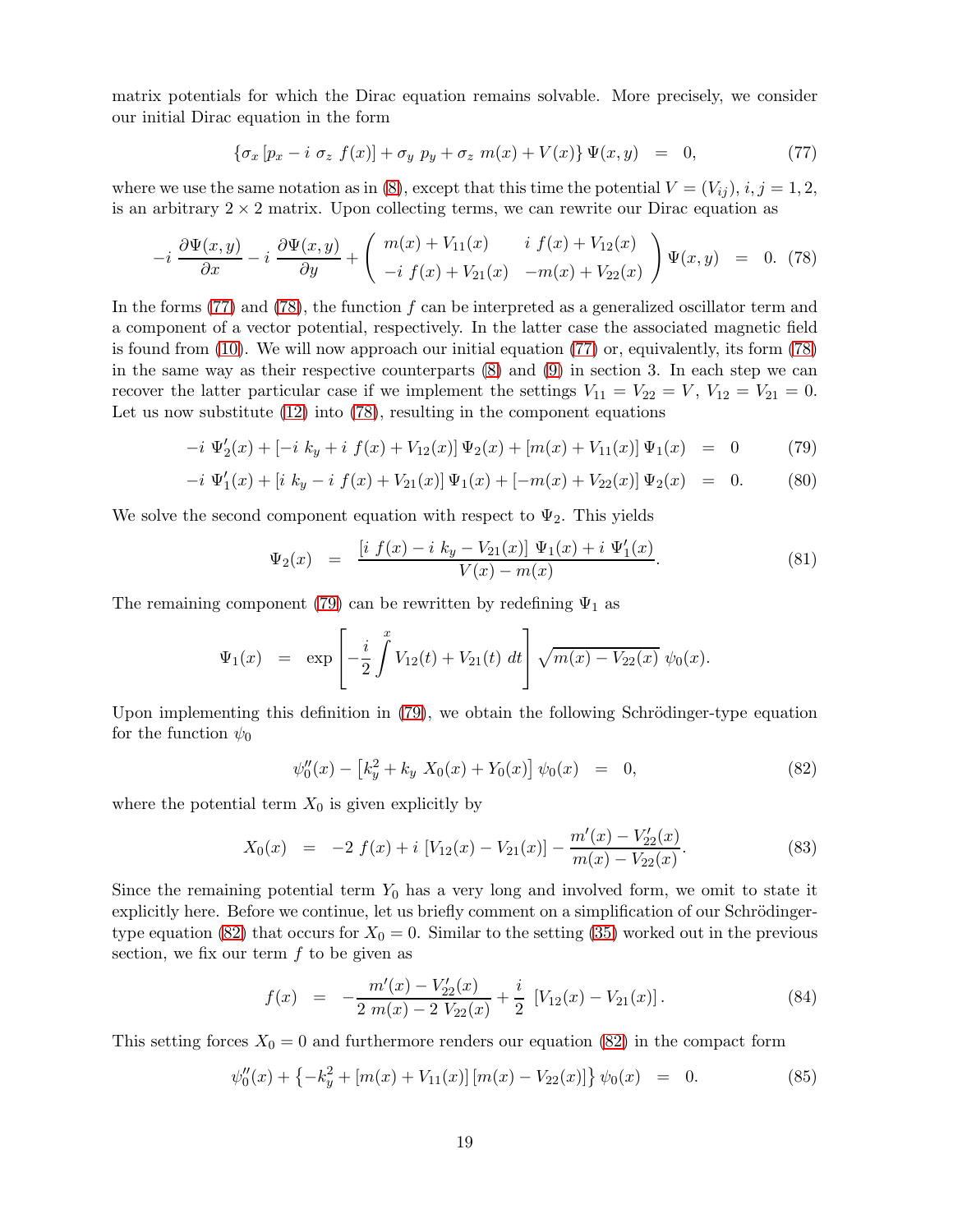We observe that this generalization of  $(36)$  resembles a conventional Schrödinger equation, where  $-k_y^2$  plays the role of the stationary energy. Now let us return to our Darboux transformation. After applying the latter transformation [\(4\)](#page-2-0), [\(6\)](#page-2-1), [\(7\)](#page-2-1) to equation [\(82\)](#page-18-3), we obtain its transformed counterpart as

<span id="page-19-0"></span>
$$
\psi_n''(x) - \left[k_y^2 + k_y X_n(x) + Y_n(x)\right] \psi_n(x) = 0.
$$
\n(86)

Our next step consists in matching the form of the transformed potential terms with their initial partners. Our goal is to transfer [\(86\)](#page-19-0) to our transformed Dirac equation

<span id="page-19-4"></span>
$$
\left\{\sigma_x \left[p_x - i \sigma_z \hat{f}(x)\right] + \sigma_y p_y + \sigma_z \hat{m}(x) + \hat{V}(x)\right\} \hat{\Psi}(x, y) = 0, \tag{87}
$$

where we adopt the notation from [\(20\)](#page-4-0) except for the transformed potential  $\hat{V} = (\hat{V}_{ij}), i, j = 1, 2, 3$ representing a matrix rather than a function. Similar to  $(25)$ , our matching condition for  $X_n$ reads

<span id="page-19-1"></span>
$$
-2 f(x) + i [V_{12}(x) - V_{21}(x)] - \frac{m'(x) - V_{22}'(x)}{m(x) - V_{22}(x)} + \Delta X_n(x) =
$$
  
= -2 \hat{f}(x) + i [\hat{V}\_{12}(x) - \hat{V}\_{21}(x)] - \frac{\hat{m}'(x) - \hat{V}\_{22}'(x)}{\hat{m}(x) - \hat{V}\_{22}(x)}. (88)

Furthermore, note that we implemented the abbreviation  $\Delta X_n$  from [\(29\)](#page-5-5). We can solve our condition [\(88\)](#page-19-1) with respect to the term  $f$  as

<span id="page-19-2"></span>
$$
\hat{f}(x) = f(x) + \frac{i}{2} \left[ \hat{V}_{12}(x) - \hat{V}_{21}(x) \right] - \frac{i}{2} \left[ V_{12}(x) - V_{21}(x) \right] + \frac{m'(x) - V'_{22}(x)}{2 m(x) - 2 V_{22}(x)} + \frac{\left[ \hat{V}_{22}(x) - \hat{m}(x) \right] \Delta X_n(x) - \hat{m}'(x) + \hat{V}'_{22}(x)}{2 \hat{m}(x) - 2 \hat{V}_{22}(x)}.
$$
\n(89)

Next we must solve the remaining condition pertaining to the potential term  $Y_n$  in [\(86\)](#page-19-0). Since we avoid to state  $Y_n$  explicitly, we give the latter condition in abbreviated form as

<span id="page-19-3"></span>
$$
Y_n(x) = Y_0(x)_{|f \to \hat{f}, m \to \hat{m}, V_{ij} \to \hat{V}_{ij}}.
$$
\n(90)

We point out that the function  $\hat{f}$  is given by [\(89\)](#page-19-2). Upon insertion of this function we can solve condition [\(90\)](#page-19-3) with respect to  $\hat{m}$ ,  $\hat{V}_{11}$ , and  $\hat{V}_{22}$ . We cannot use the off-diagonal potential matrix entries  $\hat{V}_{12}$  or  $\hat{V}_{21}$  to solve [\(90\)](#page-19-3) because they do not occur in our condition. Let us now state the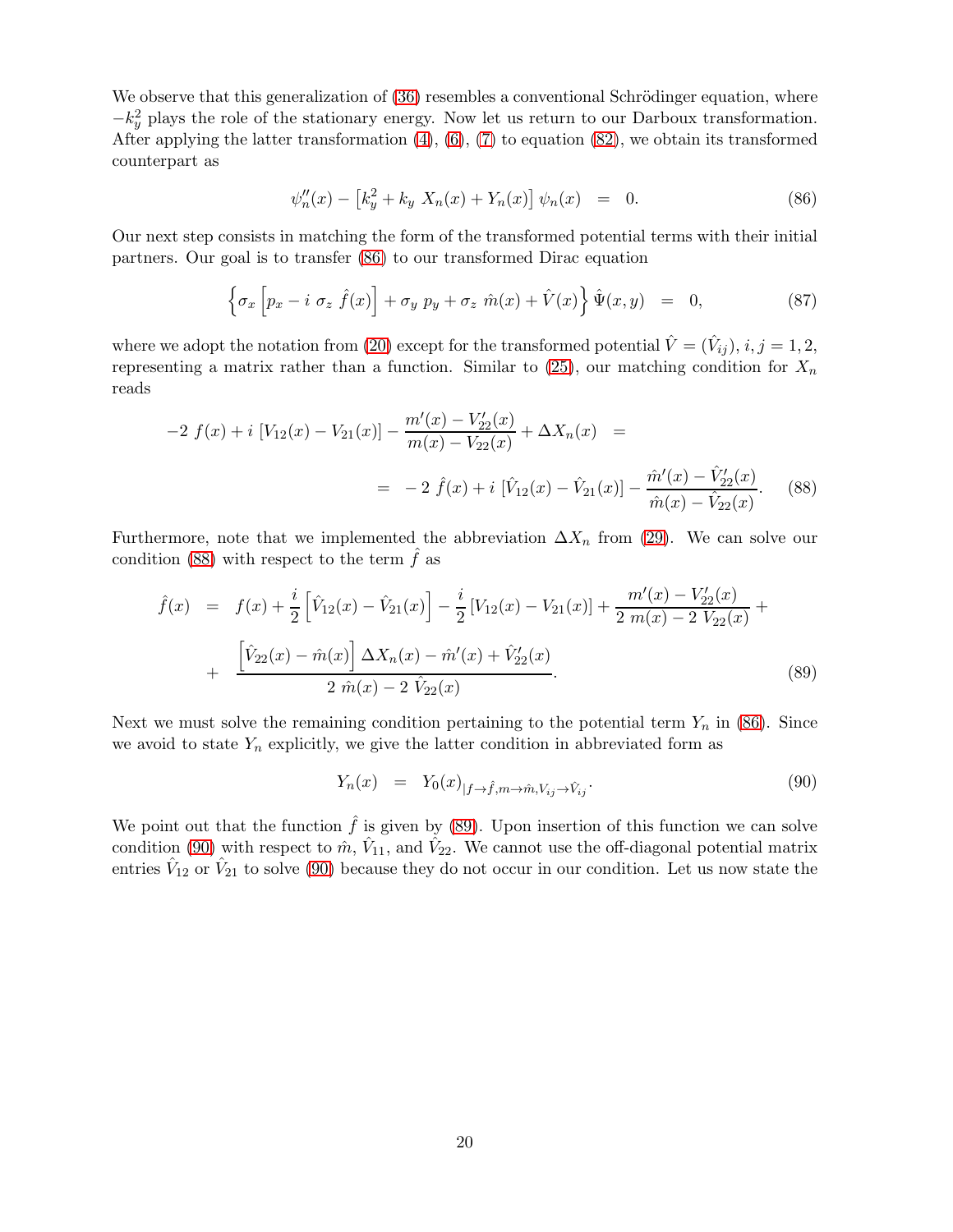three solutions mentioned above. When solving for the mass function  $\hat{m}$ , we obtain

$$
\hat{m}(x) = \frac{\hat{V}_{11}(x) V_{22}(x) - V_{22}(x) \hat{V}_{22}(x) - \hat{V}_{11}(x) m(x) + \hat{V}_{22}(x) m(x)}{2 m(x) - 2 V_{22}(x)} + \frac{1}{2 m(x) - 2 V_{22}(x)} \left\{ [m(x) - V_{22}(x)] \left\{ 4 m(x)^3 + 4 m(x)^2 \left[ V_{11}(x) - 2 V_{22}(x) \right] - \right. \\ - \hat{V}_{11}(x)^2 V_{22}(x) + 4 V_{11}(x) V_{22}(x)^2 - 2 \hat{V}_{11}(x) \hat{V}_{22}(x) - V_{22}(x) \hat{V}_{22}(x)^2 - \frac{1}{2} \left\{ f(x) V_{22}(x) \Delta X_n(x) + 2 i V_{12}(x) V_{22}(x) \Delta X_n(x) - 2 i V_{21}(x) V_{22}(x) \Delta X_n(x) + \right. \\ + V_{22}(x) \Delta X_n(x)^2 - 4 V_{22}(x) \Delta Y_n(x) + 2 \Delta X_n(x) m'(x) - 2 \Delta X_n(x) V'_{22}(x) + \frac{1}{2} \left. m(x) \left[ -8 V_{11}(x) V_{22}(x) + 4 V_{22}(x)^2 + \left( \hat{V}_{11}(x) + \hat{V}_{22}(x) \right)^2 + \Delta X_n(x) \right. \right\} \times \left\{ 4 f(x) - 2 i V_{21}(x) - \Delta X_n(x) \right\} + 4 \Delta Y_n(x) - 2 \Delta X'_n(x) \right\} + \frac{1}{2} V_{22}(x) \Delta X'_n(x) \left\} \right]^{\frac{1}{2}}.
$$

Let us now solve our condition [\(90\)](#page-19-3) with respect to the transformed matrix potential entry  $\hat{V}_{11}$ . Our result reads

<span id="page-20-0"></span>
$$
\hat{V}_{11}(x) = \frac{1}{4 [m(x) - V_{22}(x)] [\hat{m}(x) - \hat{V}_{22}(x)]} \left\{ 4 m(x)^3 + 4 m(x)^2 V_{11}(x) - 8 m(x)^2 V_{22}(x) + 4 \hat{m}(x)^2 V_{22}(x) + 4 V_{11}(x) V_{22}(x)^2 - 4 \hat{m}(x) V_{22}(x) \hat{V}_{22}(x) - 4 f(x) V_{22}(x) \Delta X_n(x) + 2 i V_{12}(x) V_{22}(x) \Delta X_n(x) - 2 i V_{21}(x) V_{22}(x) \Delta X_n(x) + V_{22}(x) \Delta X_n(x)^2 - 4 V_{22}(x) \Delta Y_n(x) + 2 \Delta X_n(x) m'(x) - 2 \Delta X_n(x) V'_{22}(x) + 2 V_{22}(x) \Delta X'_n(x) - 8 m(x) V_{11}(x) V_{22}(x) + 4 m(x) V_{22}(x)^2 - 4 m(x) \hat{m}(x)^2 + 4 m(x) \hat{m}(x) \hat{V}_{22}(x) + 4 m(x) f(x) \Delta X_n(x) - 2 i m(x) \Delta X_n(x) [V_{12}(x) - V_{21}(x)] - m(x) \Delta X_n(x)^2 + 4 m(x) \Delta Y_n(x) - 2 m(x) \Delta X'_n(x) \right\}
$$
\n(91)

As mentioned above, we can also solve condition [\(90\)](#page-19-3) for the transformed matrix potential entry  $\hat{V}_{22}$ . However, the solution is very similar to [\(91\)](#page-20-0) in the following sense: if we replace  $\hat{V}_{22}$  in [\(91\)](#page-20-0) by  $-\hat{V}_{11}$ , then we obtain the solution of [\(90\)](#page-19-3) with respect to  $\hat{V}_{11}$ . For this reason we will not state its explicit form here.

First-order Darboux transformation. In this paragraph we will demonstrate how our Darboux transformation works in practice if the potential in our Dirac equation [\(77\)](#page-18-0) is not a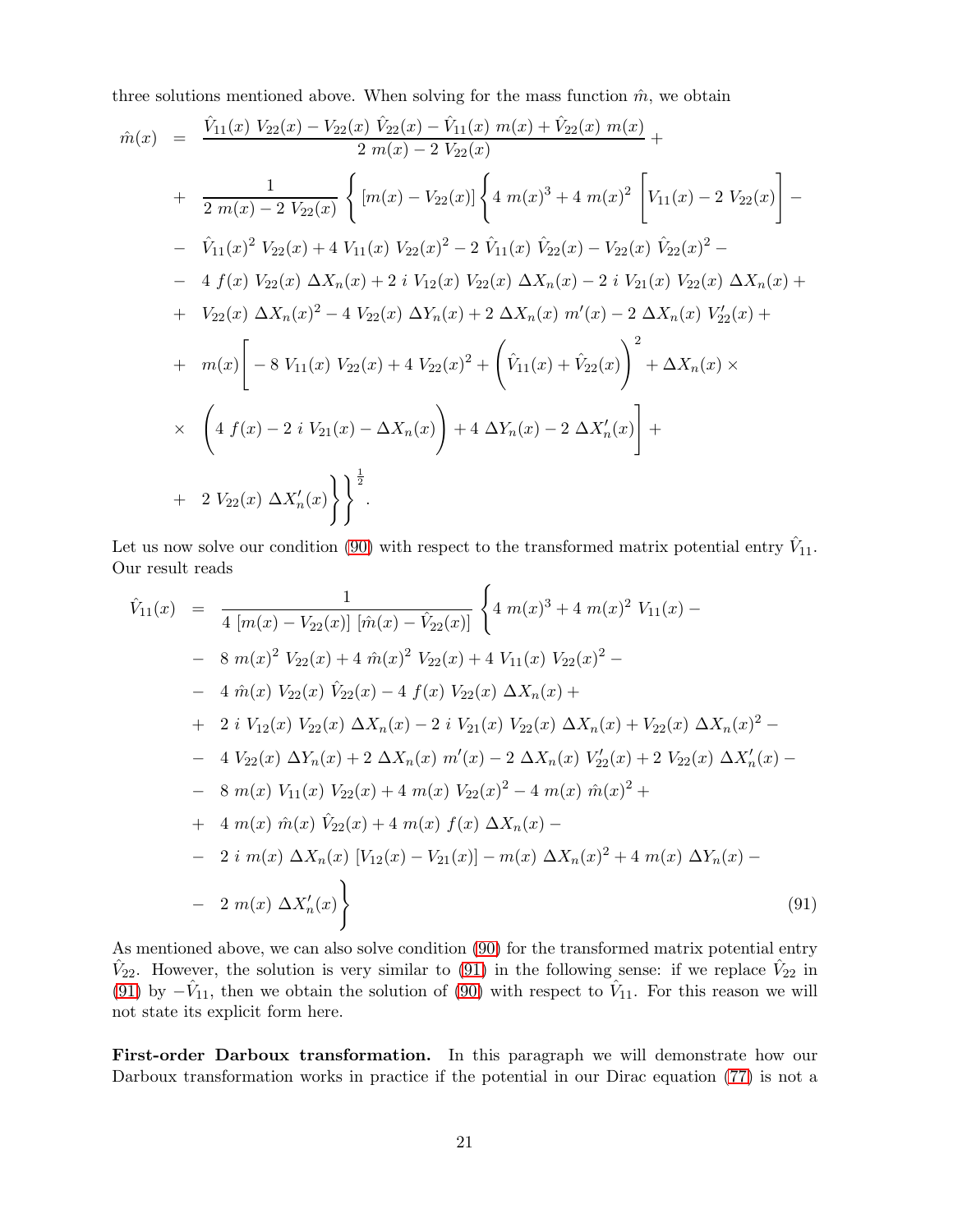multiple of the identity matrix. To this end, let us first specify our initial parameter settings.

<span id="page-21-0"></span>
$$
f(x) = \frac{1}{2} \tanh(x) \qquad V(x) = \sqrt{30} \sech(x) I_2 \qquad m(x) = 0. \qquad (92)
$$

We observe that these settings are the same as [\(37\)](#page-7-0), note that our notation has changed due to V now being an actual matrix. Consequently, our initial Dirac equation [\(77\)](#page-18-0) for the settings  $(92)$  is the same as its former counterpart  $(8)$  with  $(37)$ . We can therefore use the Schrödinger solution [\(41\)](#page-7-3) and the transformation function [\(44\)](#page-8-3) for our Darboux transformation. We first substitute the latter two function along with [\(3\)](#page-2-3) into [\(4\)](#page-2-0), [\(6\)](#page-2-1), [\(7\)](#page-2-1) for  $n = 1$ . In the subsequent step we insert the results into the transformed term [\(89\)](#page-19-2) . Simplification leads to the findings

<span id="page-21-1"></span>
$$
\hat{f}(x) = \frac{1}{2 \hat{m}(x) - 2 \hat{V}_{22}(x)} \left\{ \hat{m}(x) \left[ -1 + \tanh(x) + i \hat{V}_{12}(x) - i \hat{V}_{21}(x) \right] + \hat{V}_{22}(x) - \left[ \tanh(x) \hat{V}_{22}(x) + i \hat{V}_{12}(x) \hat{V}_{22}(x) - i \hat{V}_{21}(x) \hat{V}_{22}(x) \right] - \hat{m}'(x) + \hat{V}'_{22}(x) \right\}.
$$
\n(93)

In a similar way we can determine the transformed potential matrix  $\hat{V}$  by substitution of our current parameters into [\(91\)](#page-20-0). We obtain

<span id="page-21-3"></span>
$$
\hat{V}(x) = \begin{pmatrix} -\hat{m}(x) + \frac{24 \operatorname{sech}(x)^2}{\hat{V}_{22}(x) - \hat{m}(x)} & \hat{V}_{12}(x) \\ \hat{V}_{21}(x) & \hat{V}_{22}(x) \end{pmatrix} . \tag{94}
$$

We observe that the transformed mass function and three entries of the transformed potential matrix remain undetermined, allowing to generate a wide variety of Dirac equations [\(87\)](#page-19-4), along with its associated solutions. Let us now state an example by introducing the settings

<span id="page-21-2"></span>
$$
\hat{m}(x) = 1 + \tanh(x) \qquad \hat{V}_{22}(x) = -4 \operatorname{sech}(x) \qquad \hat{V}_{12}(x) = \hat{V}_{21}(x) = 0. (95)
$$

If we plug these settings into the term [\(93\)](#page-21-1), we obtain its explicit form

<span id="page-21-4"></span>
$$
\hat{f}(x) = -\frac{\text{sech}(x)[2 + \text{sech}(x) - 4 \ \tanh(x)]}{1 + 4 \ \text{sech}(x) + \tanh(x)}.
$$
\n(96)

The magnetic field [\(22\)](#page-4-4) generated by this function can be calculated as

<span id="page-21-6"></span>
$$
\hat{B}(x) = \left(0, 0, \frac{2 \exp(x)}{[4 + \exp(x)]^2} - \frac{4}{\exp(-x) + \exp(x)]^2}\right)^T.
$$
\n(97)

The z−component of the magnetic field is visualized in the right part of figure [10.](#page-22-4) The transformed matrix potential is found by inserting our current settings [\(92\)](#page-21-0) and [\(95\)](#page-21-2) into [\(94\)](#page-21-3). The resulting potential has the form

<span id="page-21-5"></span>
$$
\hat{V}(x) = \begin{pmatrix}\n-\frac{[25 + 4 \sech(x) - 22 \tanh(x)] [1 + \tanh(x)]}{1 + 4 \sech(x) + \tanh(x)} & 0 \\
0 & -4 \sech(x)\n\end{pmatrix}.
$$
\n(98)

Both the term [\(96\)](#page-21-4) and the non-vanishing potential components from [\(98\)](#page-21-5) are shown in the right part of figure [10.](#page-22-4) Since the explicit form of the associated solutions to the transformed Dirac equation [\(87\)](#page-19-4) is very long, we omit to show it here. Instead, we visualize the corresponding probability densities in the left part of figure [10.](#page-22-4)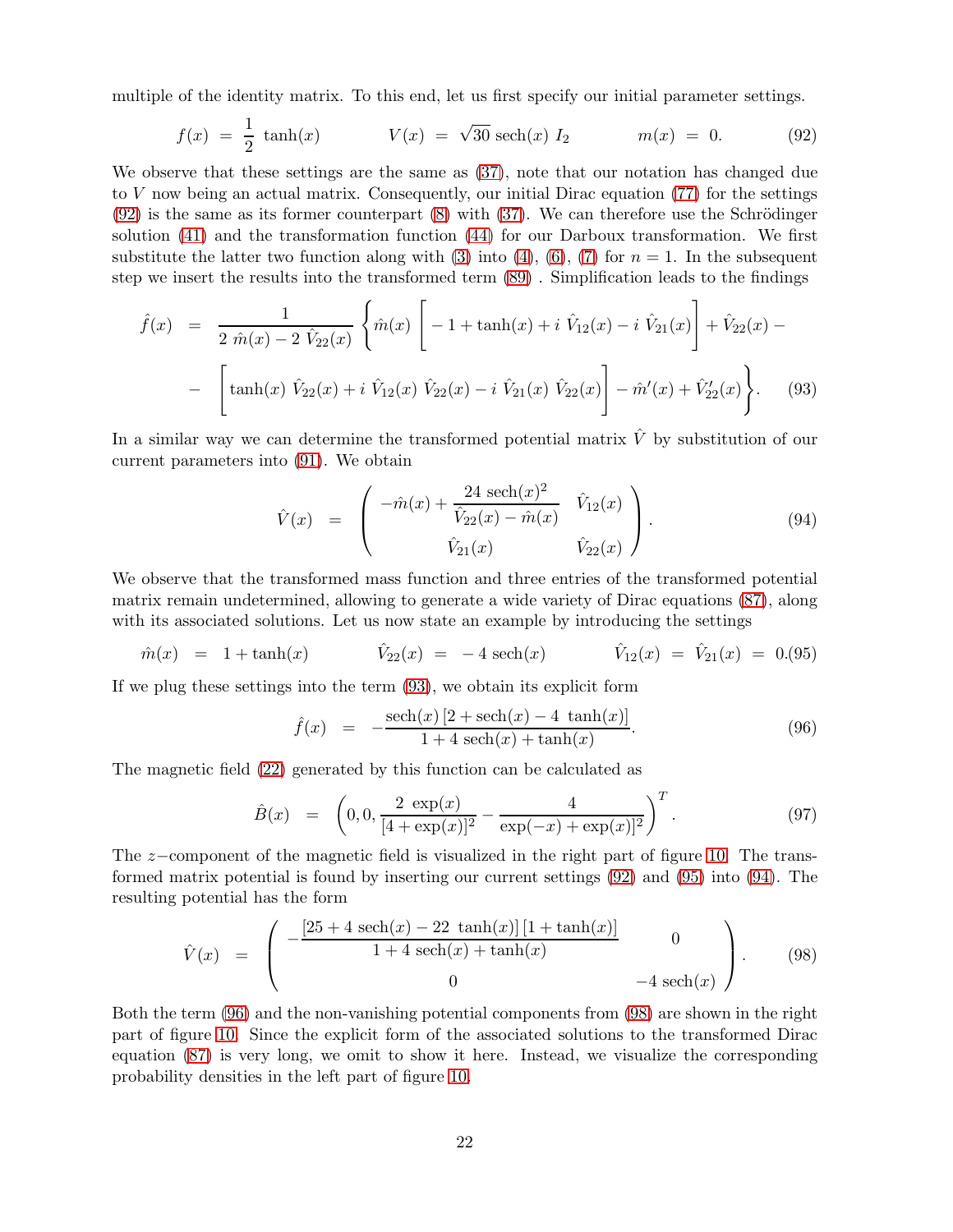

<span id="page-22-4"></span>Figure 10: Left plot: graphs of the normalized probability densities  $|\hat{\Psi}(x,0)|^2$  associated with the solution  $(30)$  of our transformed Dirac equation  $(87)$  for the settings  $(92)$ ,  $(41)$ ,  $(44)$ . Parameter values are  $k_y = 4$  (black solid curve),  $k_y = 3$  (gray curve), and  $k_y = 2$  (dashed curve). Right plot: graphs of the entries  $\hat{V}_{11}$  (black solid curve),  $\hat{V}_{22}$  (gray curve) pertaining to the matrix [\(98\)](#page-21-5), the oscillator term [\(96\)](#page-21-4) (black dashed curve), and the z−component of the magnetic field [\(97\)](#page-21-6) (gray dashed curve).

## <span id="page-22-2"></span>6 Concluding remarks

The Darboux transformation presented in this work is applicable to Dirac equations at zero energy with magnetic field, position-dependent mass and matrix potential, including the special cases of vanishing mass and scalar potential. Instead of being coupled to a magnetic field, our systems can also be interpreted as generalized Dirac oscillators due to a one-to-one correspondence between the two scenarios. A particular feature of our approach is that the positiondependent mass in the Darboux-transformed Dirac equation remains undetermined and can be chosen arbitrarily. This property is useful for example when comparing exactly-solvable massless systems (such as in Dirac materials) to their massive counterparts. It should be pointed out that the algorithm summarized in section 2 is not equivalent to the conventional Darboux transformation,also referred to as SUSY formalism. As such, the results we obtain here cannot be found through application of the latter formalism. The extension of the present method to more general systems like bilayer graphene is subject of future research.

## <span id="page-22-3"></span>References

- [1] M. Abramowitz and I. Stegun, "Handbook of Mathematical Functions with Formulas, Graphs, and Mathematical Tables", (Dover Publications, New York, 1964)
- <span id="page-22-1"></span>[2] V. Aguiar, S. M. Cunha, D. R. da Costa, and R. N. Costa Filho, "Dirac fermions in graphene using the position-dependent translation operator formalism", Phys. Rev. B 102 (2020), 235404
- <span id="page-22-0"></span>[3] M. Castillo-Celeita and D.J. Fernandez C., "Dirac electron in graphene with magnetic fields arising from first-order intertwining operators", J. Phys. A 53 (2020), 035302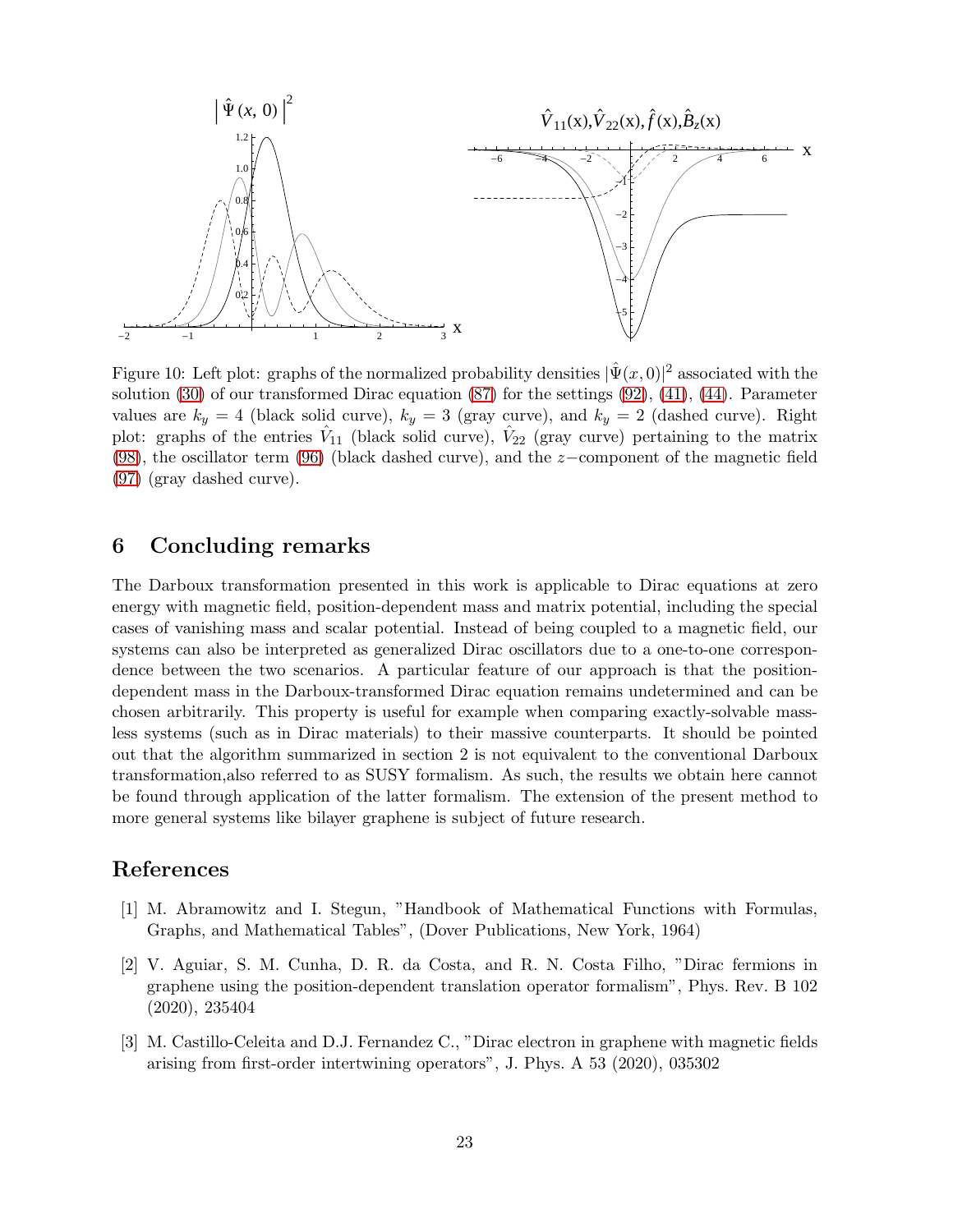- <span id="page-23-1"></span>[4] A.H. Castro Neto, F. Guinea, N.M.R. Peres, K.S. Novoselov and A.K.Geim, "The electronic properties of graphene", Rev. Mod. Phys. 81 (2009), 109-162
- <span id="page-23-13"></span>[5] J. Cayssol, "Introduction to Dirac materials and topological insulators", Comptes Rendus Physique 14 (2013), 760
- <span id="page-23-6"></span>[6] A. Contreras-Astorga, D.J. Fernandez C., J. Negro, "Solutions of the Dirac Equation in a Magnetic Field and Intertwining Operators", SIGMA 8 (2012), 082
- [7] M. Chabab, A. El Batoul, H. Hassanabadi, M. Oulne, and S. Zare, "Scattering states of Dirac particle equation with position dependent mass under the cusp potential", Eur. Phys. J. Plus 131 (2016), 387
- <span id="page-23-14"></span><span id="page-23-10"></span>[8] F. Cooper, A. Khare and U. Sukhatme, "Supersymmetry and quantum mechanics", Phys. Rep. 251 (1995), 267-388
- <span id="page-23-11"></span>[9] F. Correa and V. Jakubsky, "Confluent Crum-Darboux transformations in Dirac Hamiltonians with PT-symmetric Bragg gratings", Phys. Rev. A 95 (2017), 033807
- <span id="page-23-9"></span>[10] G. Darboux, "Sur une proposition relative aux équations linéaires", C. R. Acad. Sci. 94 (1882), 1456-1459
- [11] A. S. de Castro, "Equivalence between the Dirac oscillator and a spin-1/2 fermion embedded in a transverse homogeneous magnetic field: movement in a  $(2 + 1)$ -dimensional world", Revista Brasileira de Ensino de Fisica, 42, e20190133 (2020)
- <span id="page-23-4"></span><span id="page-23-2"></span>[12] D. Demir Kizilirmak, S. Kuru, and J. Negro, "Dirac-Weyl equation on a hyperbolic graphene surface under perpendicular magnetic fields", Physica E 118 (2020), 113926
- <span id="page-23-3"></span>[13] C.A. Downing and M.E. Portnoi, "Trapping Charge Carriers in Low-Dimensional Dirac Materials", Int. J. Nanosci. 18 (2019), 1940001
- <span id="page-23-5"></span>[14] C.A. Downing and M.E. Portnoi, "Zero-energy vortices in Dirac materials", Phys. Status Solidi B 256 (2019), 1800584
- <span id="page-23-15"></span>[15] C. A. Downing and M. E. Portnoi, "Massless Dirac fermions in two dimensions: Confinement in nonuniform magnetic fields", Phys. Rev. B 94 (2016), 165407
- [16] M. Erementchouk, P. Mazumder, M.A. Khan, and M.N. Leuenberger, "Dirac electrons in the presence of matrix potential barrier: application to graphene and topological insulators", J. Phys. Condens. Matter 28 (2016), 115501
- <span id="page-23-8"></span>[17] J. A. Franco-Villafane, E. Sadurni, S. Barkhofen, U. Kuhl, F. Mortessagne, and T. H. Seligman, "First Experimental Realization of the Dirac Oscillator", Phys. Rev. Lett. 111 (2013), 170405
- <span id="page-23-7"></span><span id="page-23-0"></span>[18] A.K. Geim and K.S. Novoselov, "The rise of graphene", Nature Materials 6 (2007), 183
- [19] P. Ghosh and P. Roy, "Bound states in graphene via Fermi velocity modulation", Eur. Phys. J. Plus 132 (2017), 32
- <span id="page-23-12"></span>[20] C. Gu, A. Hu, and Z. Zhou, "Darboux Transformations in Integrable Systems", (Springer Science and Business Media, Dordrecht, 2005)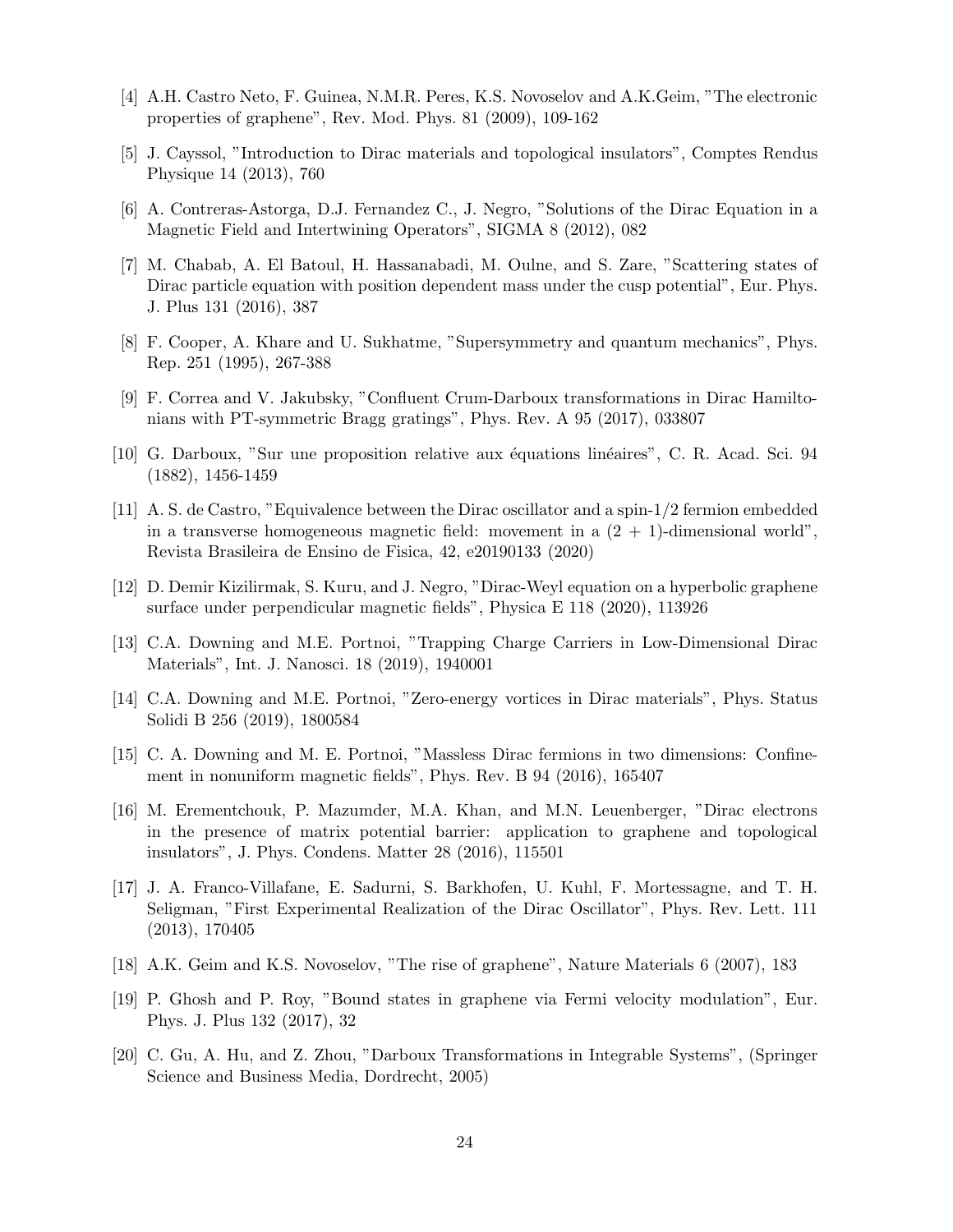- <span id="page-24-4"></span><span id="page-24-1"></span>[21] C.L. Ho and P. Roy, "Generalized Dirac Oscillators with position-dependent mass", EPL 124 (2018), 60003
- <span id="page-24-6"></span>[22] O. Klein, "Discrete Symmetry in Relativistic Quantum Mechanics", Z. Phys. 53 (1929), 157
- <span id="page-24-14"></span>[23] H.P. Laba and V.M. Tkachuk, "Exact energy spectrum of the generalized Dirac oscillator in an electric field", Eur. Phys. J. Plus 133 (2018), 279
- <span id="page-24-9"></span> $[24]$  J. Lin, Y.-S. Li and X.-M. Qian, "The Darboux transformation of the Schrödinger equation with an energy-dependent potential", Phys. Lett. A 362 (2007), 212-214
- <span id="page-24-0"></span>[25] V.B. Matveev and M.A. Salle, "Darboux transformations and solitons", (Springer Science and Business Media, Berlin, 1991)
- <span id="page-24-2"></span>[26] E. McCann, M. Koshino, "The electronic properties of bilayer graphene", Rep. Prog. Phys. 76 (2013), 056503
- [27] L. Menculini, O. Panella, and P. Roy, "Exact solutions of the  $(2+1)$  Dimensional Dirac equation in a constant magnetic field in the presence of a minimal length", Phys. Rev. D 87 (2013), 065017
- <span id="page-24-10"></span>[28] B. Midya and D.J. Fernandez C., "Dirac electron in graphene under supersymmetry generated magnetic fields", J. Phys. A 47 (2014), 285302
- <span id="page-24-7"></span><span id="page-24-5"></span>[29] M. Moshinsky and A. Szczepaniak, "The Dirac oscillator", J. Phys. A 22 (1989), L817
- [30] T. Moutard, "Sur la construction des equations de la forme  $\frac{1}{z}$  $\frac{d^2z}{dx\,dy} = \lambda(x,y)$  qui admettent une integrale generale explicte", Journal de l'Ecole Polytechnique 45 (1878) 1-11
- <span id="page-24-8"></span>[31] T. Moutard, "Note sur les equations differentielles lineaires du second ordre", C.R. Acad. Sci. Paris 80 (1875), 729-733
- <span id="page-24-11"></span><span id="page-24-3"></span>[32] C. A. Downing and M. E. Portnoi, J. Phys. Condensed Matter, 29 (2017) , 315301.
- <span id="page-24-12"></span>[33] N. M. R. Peres, A. H. Castro Neto, and F. Guinea, "Dirac Fermion Confinement in Graphene", Phys. Rev. B 73 (2006), 241403
- [34] E. Pozdeeva and A. Schulze-Halberg, "Darboux transformations for a generalized Dirac equation in two dimensions", J. Math. Phys. 51 (2010), 113501
- <span id="page-24-17"></span>[35] B.F. Samsonov, A.A. Pecheritskin, E. Pozdeeva, L. Glasser, "New exactly solvable periodic potentials for the Dirac equation", Eur. J. Phys. 24 (2003), 435
- <span id="page-24-15"></span>[36] A. Schulze-Halberg, "Higher-order Darboux transformations and Wronskian representations for Schrödinger equations with quadratically energy-dependent potentials", J. Math. Phys. 61 (2020), 023503
- <span id="page-24-16"></span>[37] A. Schulze-Halberg and M. Ojel, "Darboux transformations for the massless Dirac equation with matrix potential: construction of zero-energy states", Eur. Phys. J. Plus 134 (2019), 49
- <span id="page-24-13"></span>[38] A. Schulze-Halberg and P. Roy, "Construction of zero-energy states in graphene through the supersymmetry formalism", J. Phys. A 50 (2017), 365205